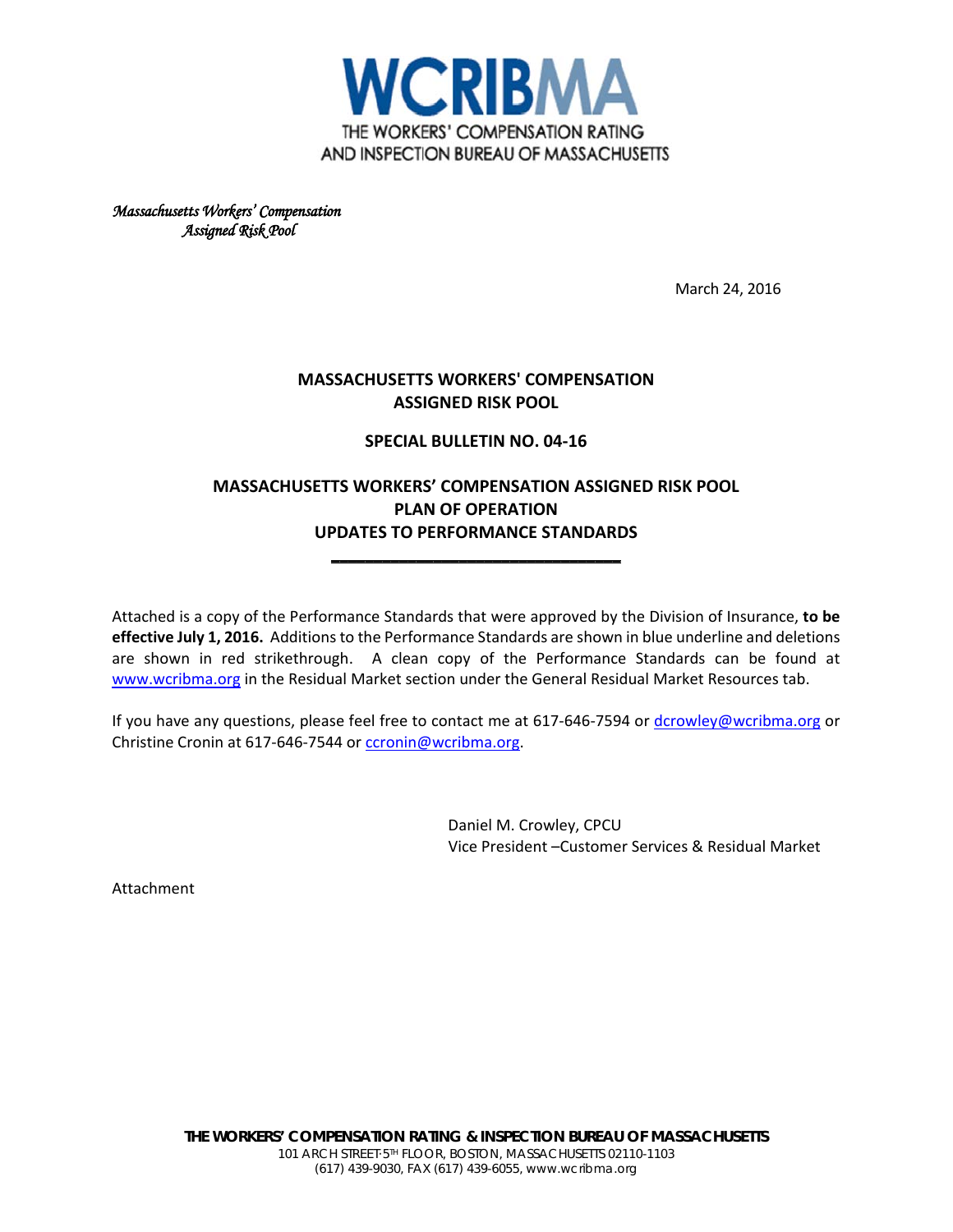# PERFORMANCE STANDARDS FOR ASSIGNED CARRIERS **TABLE OF CONTENTS**

| А.  |    |                                                                               |
|-----|----|-------------------------------------------------------------------------------|
| 1.  |    |                                                                               |
|     | a. |                                                                               |
|     | b. |                                                                               |
|     | C. |                                                                               |
| 2.  |    |                                                                               |
| 3.  |    |                                                                               |
| 4.  |    |                                                                               |
|     | a. | Cancellations Initiated by the Insured or Their Authorized Representative  30 |
|     | b. |                                                                               |
| 5.  |    |                                                                               |
| 6.  |    |                                                                               |
| 7.  |    |                                                                               |
| 8.  |    |                                                                               |
|     | a. |                                                                               |
|     | b. |                                                                               |
|     | C. |                                                                               |
|     | d. |                                                                               |
|     | e. |                                                                               |
| 9.  |    |                                                                               |
| 10. |    |                                                                               |
|     | a. |                                                                               |
|     | b. |                                                                               |
|     | c. |                                                                               |
|     | d. |                                                                               |
|     | e. |                                                                               |
|     | g. |                                                                               |
|     | h. |                                                                               |
| В.  |    |                                                                               |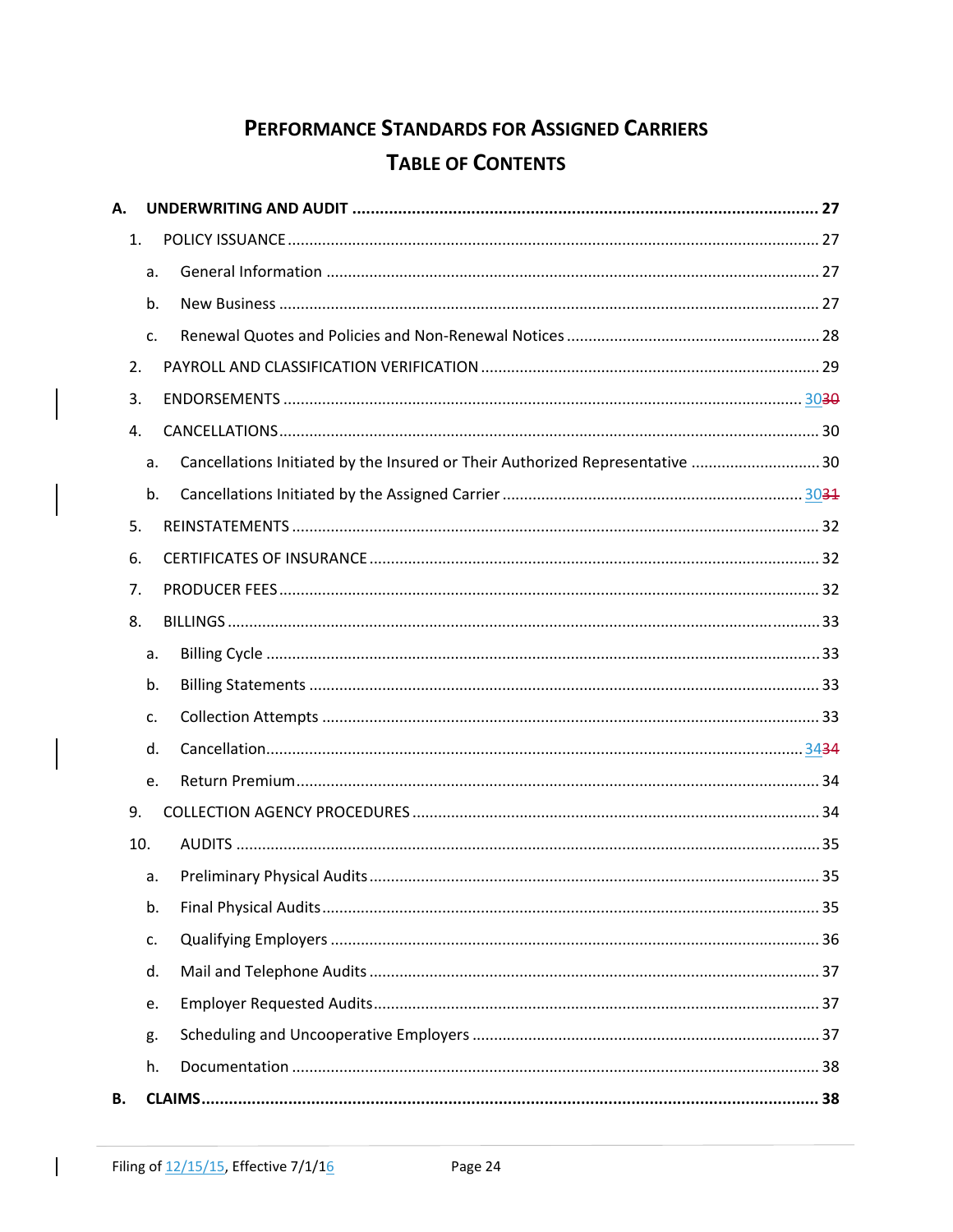| 1. |     |    |
|----|-----|----|
| 2. |     |    |
| 3. |     |    |
| 4. |     |    |
| 5. |     |    |
| 6. |     |    |
| 7. |     |    |
| 8. |     |    |
| 9. |     |    |
|    | 10. |    |
| C. |     |    |
| 1. |     |    |
| 2. |     |    |
| 3. |     |    |
|    | a.  |    |
|    | b.  |    |
|    | c.  |    |
|    |     | 1) |
|    |     | 2) |
|    | d.  |    |
|    | e.  |    |
| 4. |     |    |
|    | a.  |    |
|    | b.  |    |
| D. |     |    |
| Ε. |     |    |
| 2. |     |    |
| 1. |     |    |
|    |     |    |

 $\overline{\phantom{a}}$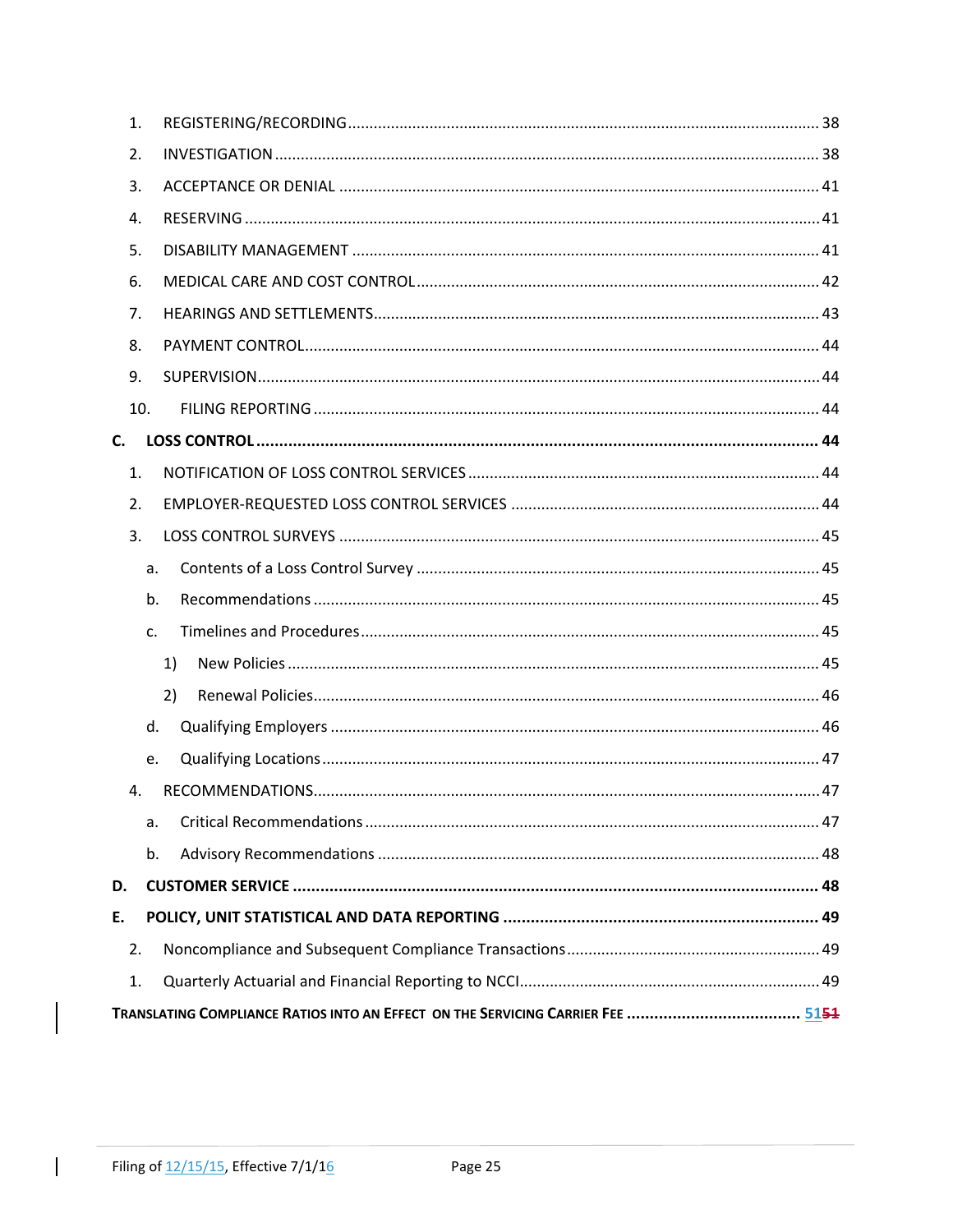# **PERFORMANCE STANDARDS FOR ASSIGNED CARRIERS**

The following are the minimum **pPerformance sStandards** for Servicing Carriers and Voluntary Direct Assignment Carriers. These Standards apply whether or not the a carriers performs the services in-house or contracts with outside service providers. Standards that apply to both Servicing Carriers and Voluntary Direct Assignment Carriers will reference "assigned carriers." Certain sStandards are only applicable to servicing carriers and will be identified as such. Assigned carriers are also responsible for complying with all statutes, regulations, and Pool rules and performance standards.

These Performance Standards ("Standards") have been created and are maintained by the Workers' Compensation Rating and Inspection Bureau of Massachusetts ("WCRIBMA") in its role as the administrator of the Massachusetts Workers' Compensation Assigned Risk Pool and have been approved by the Massachusetts Commissioner of Insurance ("Commissioner").

Failure to maintain these sStandards may result in penalties being imposed upon the assigned carrier by the WCRIBMA in accordance with Article VII of the Pool's Plan of Operation and Article V of the VDAC Program and the other provisions in this Appendix. An assigned carrier's failure to maintain these sStandards could be used as a factor in determining whether a Servicing or Voluntary Direct Assignment Carrier's **Ddesignation should be rescinded.** 

Each servicing carrier shall locate and provide all files, or exact duplicates, within the time allotted by the Pool or any of its on-site or remote auditors appointed pursuant to the "Determining the Servicing Carrier Fee" section of this Appendix, no. 8. Failure to provide such files will result in the effects described in no. 4 of the section entitled, "Translating Compliance Ratios into an Effect on the Servicing Carrier Fee."

For purposes of these  $s$ *S* tandards, the following meanings shall apply:

- The day following the date of receipt, issuance, or other required action is counted as the first day.
- 'Days' shall refer to calendar days, unless otherwise specified.
- 'New Business' is defined as the first year that an employer is assigned to the carrier by the WCRIBMA. Block transferred policies are considered 'new business' to the receiving carrier, while policies that have been reassigned to the same carrier with a gap of no more than six months are not considered 'new business.'
- 'Good faith' is defined as an observance of reasonable commercial standards of fair dealing.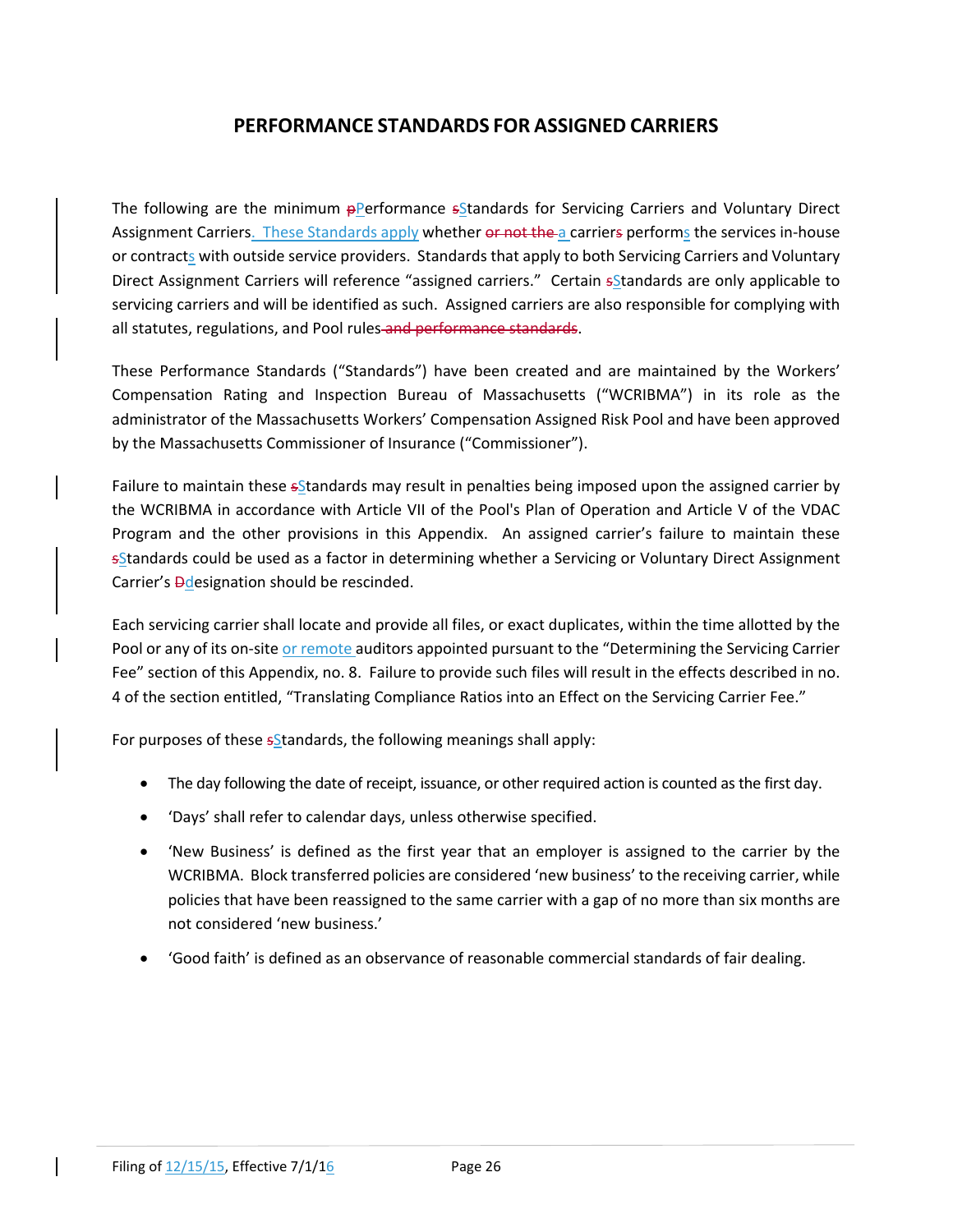## **A. UNDERWRITING AND AUDIT**

#### 1. POLICY ISSUANCE

a. General Information

Assigned carriers shall have operational responsibility for issuing policies accurately, utilizing forms prescribed by the WCRIBMA and/or approved by the Commissioner.

Assigned carriers must attach the most recent version of the following endorsements onto all Massachusetts assigned risk policies:

- Notification of Change in Ownership Endorsement
- MA Terrorism Risk Insurance Program Reauthorization Act Endorsement
- MA Limits of Liability Endorsement
- MA Assessment Charge
- MA Notice to Policyholder Endorsement
- MA Limited Other States Insurance Endorsement
- MA Assigned Risk Pool Eligibility Endorsement
- MA Premium Due Date Endorsement
- MA Cancellation Endorsement
- MA Policy Definition Endorsement

All policies shall be issued in consideration of premiums and additional fees and charges as may be authorized by the WCRIBMA and approved by the Commissioner. Premium shall be calculated in accordance with the Massachusetts Residual Market Premium Algorithm. Assigned carriers shall not impose unauthorized charges to the employer to defray carrier costs or for any other reason. of either paper or electronic billing or policy distribution.

All policies must have the proper experience rating applied, in accordance with the approved rules of the Experience Rating Plan Manual and the published Massachusetts Exceptions.

Assigned carriers are responsible for maintaining adequate safeguardsto assure insurer compliance with all statutes, regulations, pool procedures, these Performance Standards, and all terms and conditions of the policy contract, including endorsements.

Proof of coverage (state filing) effective periods shall coincide with policy coverage periods.

b. New Business

Within five (5) business days of the assigned carrier's receipt of the Notice of Assignment from the WCRIBMA, the carrier must send a letter to the insured that includes:

- Carrier telephone numbers
- Key contact information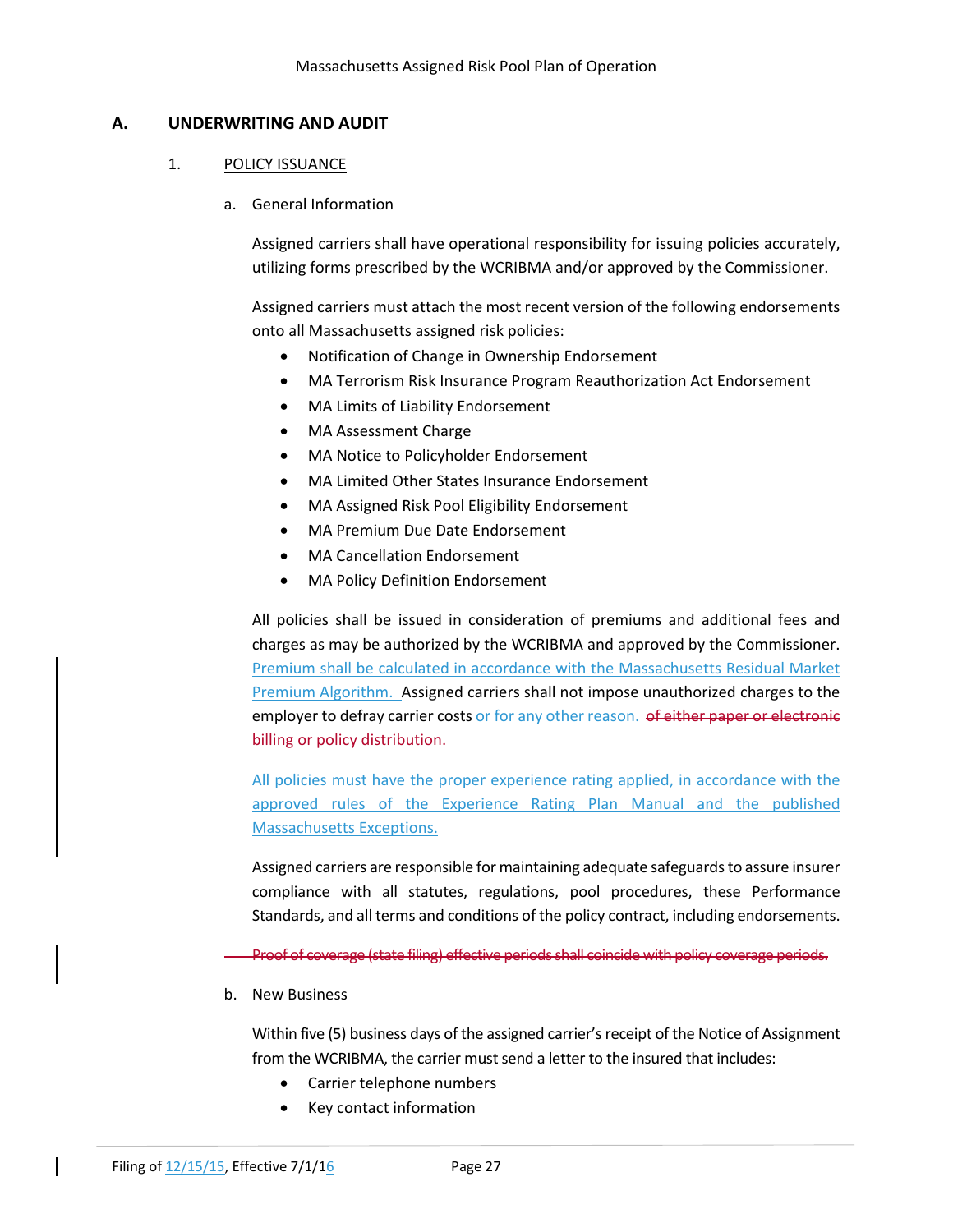- Information on where and how to file claims
- Where and how to obtain certificates of insurance
- The policy number or other means of policy identification.

The policy will be accurately issued within 30 days from the date the Notice of Assignment, required premium, and properly completed application are received from the WCRIBMA.

If the application sent by the WCRIBMA to the insurer along with the Notice of Assignment is not properly completed, any missing information shall be requested from the producer and/or the insured.

If a question of eligibility arises, the carrier shall contact the WCRIBMA. If the employer is found to be ineligible for assigned risk coverage, the time standard for policy issuance is suspended as of the date of documented contact with the WCRIBMA. If the assigned carrier cannot resolve the eligibility issue within five days of contacting the WCRIBMA, the carrier must notify the WCRIBMA immediately, and the WCRIBMA will advise if the coverage should be rescinded or the policy should be cancelled. The time standard restarts on the date the resolution of the eligibility issue is communicated by the assigned carrier to the WCRIBMA. When the time standard is restarted, the assigned carrier has the balance of the 30‐day time period or ten days, whichever is greater, to issue the policy.

c. Renewal Quotes and Policies and Non‐Renewal Notices

At least 45 days, but not more than 100 days prior to the expiration of the policy, the assigned carrier shall send a renewal proposal as appropriate to the employer and the producer of record and retain a copy of the proposal for its record. The renewal proposal must contain the following:

- The expiration date of the current policy
- The amount of the deposit premium
- The Due Date for the deposit premium, which shall be twenty (20) days prior to the current policy's expiration date ("Due Date").
- The following statement: "Payment of the deposit premium will constitute the employer's acceptance of and agreement to the terms and conditions of the policy."
- In accordance with MA 211 CMR 113.00, assigned carriers must offer medical and indemnity benefits deductibles on all assigned risk policies. As the WCRIBMA notifies applicants of the availability during the application process, the carriers are only required to notify their insureds upon renewal.

If the required deposit premium is received postmarked by the Due Date, the assigned carrier will issue an accurate renewal policy within thirty (30) days after the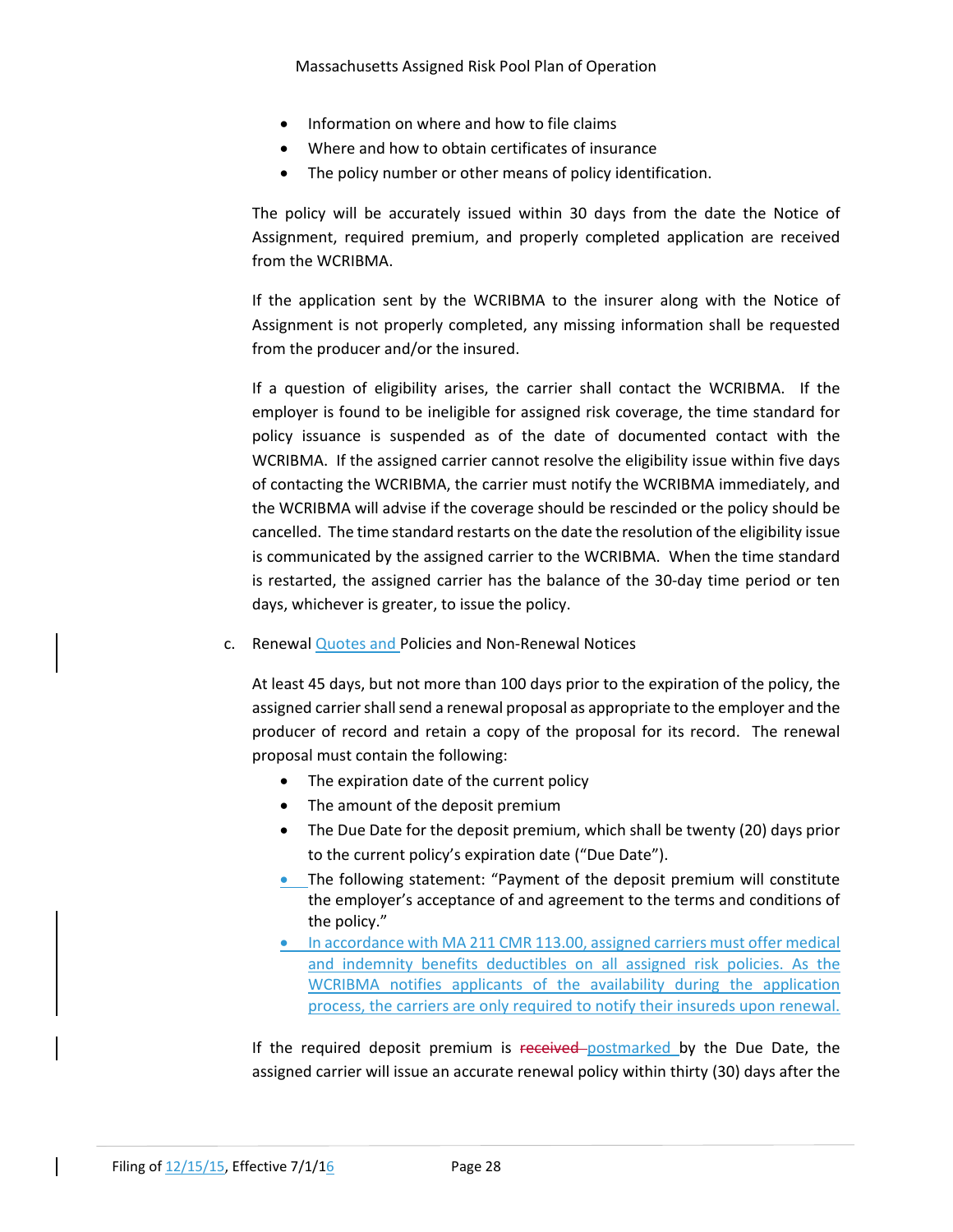#### Massachusetts Assigned Risk Pool Plan of Operation

receipt of the required deposit premium. Note that if the postmark date is not legible, then the receipt date should be utilized.

If the required deposit premium is not received postmarked by the Due Date, the assigned carrier must send a Notice of Non‐Renewal to the employer, the producer and the WCRIBMA. The Notice of Non-Renewal must include the reason for nonrenewal and must state, "Your policy will terminate on the policy expiration date, xx/xx/xxxx." (Provide the exact date.) The Notice of Non‐Renewal must be sent in enough time so that the insured and the WCRIBMA receive the Notice at least ten (10) days prior to the expiration date of the current policy. The assigned carrier must, at a minimum, retain for its records a certificate of mailing receipt from the United States Postal Service showing the name and address of the insured as stated in the policy.

## 2. PAYROLL AND CLASSIFICATION VERIFICATION

Prior to the issuance of a policy, and during the policy period as new information becomes available, the assigned carrier shall review the name of the business, the description of operations, the payroll and classification codes, and any information the carrier has available to ensure that the policy premium being charged is reasonable.

When there is reason to doubt the accuracy of the annual exposure base or whether the insured has been properly classified, the assigned carrier shall verify the information provided through interim audit or by obtaining additional information from the employer. The carrier should make sound underwriting judgments in adjusting the annual exposure.

If the assigned carrier has reason to believe that the risk is improperly classified, the carrier shall provide the WCRIBMA with sufficient information to determine whether a classification change is appropriate. Note that assigned carriers are not required to notify the WCRIBMA before adding or deleting classifications for temporary employment agencies and or construction operations.

The assigned carrier shall consider the effects of inflation, economic trends in the insured's industry, employment level changes in the insured's operation, and utilize the latest available audit and claim history information to develop current policy premium and deposit premium.

During the policy term, the carrier may discover or receive, either through audit, claim information, loss control survey, or other means, verifiable payroll information that is not consistent with the annual exposure base or classification information that raises doubts about the accuracy of the policy's classifications. The assigned carrier must investigate and decide whether a change is necessary and determine a course of action within 30 days of the discovery or receipt of the new information.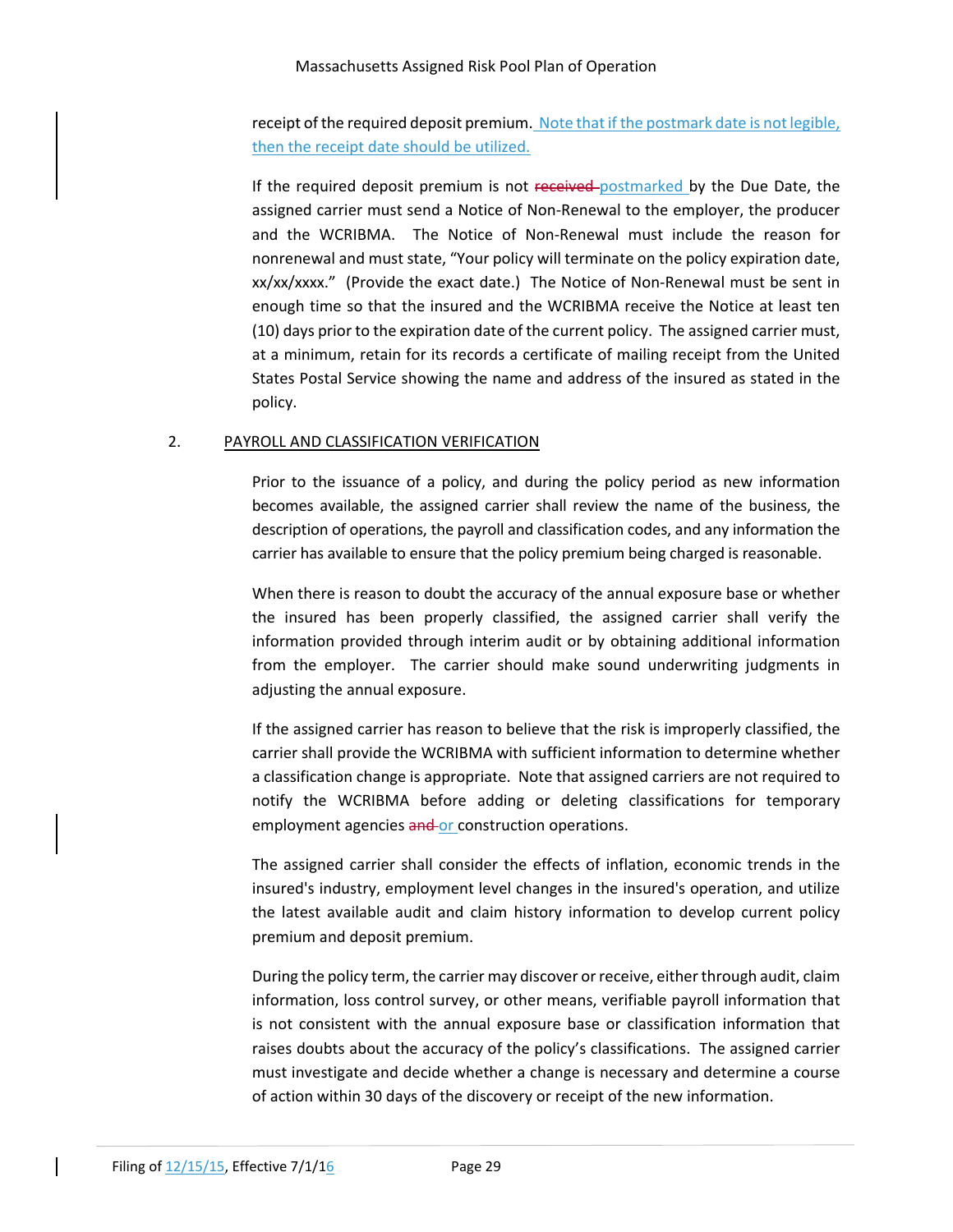#### 3. ENDORSEMENTS

- a. When an endorsement is requested by the insured, the assigned carrier must:
	- 1) Within 10 days of the receipt of the request, either:
		- a) Issue a denial of the endorsement along with an explanation of the reason(s) of the denial, or
		- b) Request any additional information that may be required. The request should state that if the additional information is not received within 20 days, the endorsement request will not be honored.
	- 2) Accurately issue the endorsement within 20 days of the receipt of the request or all requested information.
- b. When it is determined by the assigned carrier that an endorsement is necessary, the carrier must issue such endorsement within 45 days of making that determination. The assigned carrier must have procedures in place to compare final audit reports with renewal payrolls and other information to determine if any additional endorsements are necessary. The assigned carrier must issue an additional premium endorsement if the additional premium generated is at least \$500 or 25% of the estimated annual premium, whichever is the lesser amount.

## 4. CANCELLATIONS

a. Cancellations Initiated by the Insured or Their Authorized Representative

Written requests for cancellation submitted by the insured or their authorized representative (for example, the producer or finance company with Power of Attorney,…) must be processed and a Notice of Cancellation must be issued within five business days after the receipt of the request and required documentation.

The effective date of the cancellation must be determined by the assigned carrier to ensure that either 1) ten (10) days written notice of such cancellation is given to the WCRIBMA, or 2) the cancellation date coincides with a record of replacement coverage that is on file with the WCRIBMA.

A Notice of Cancellation, reflecting the reason and effective date of cancellation, must be sent to the WCRIBMA, the insured and any authorized representative or finance company.

The assigned carrier must, at a minimum, retain for its records a certificate of mailing receipt from the United States Postal Service showing the name and address of the insured as stated in the policy.

b. Cancellations Initiated by the Assigned Carrier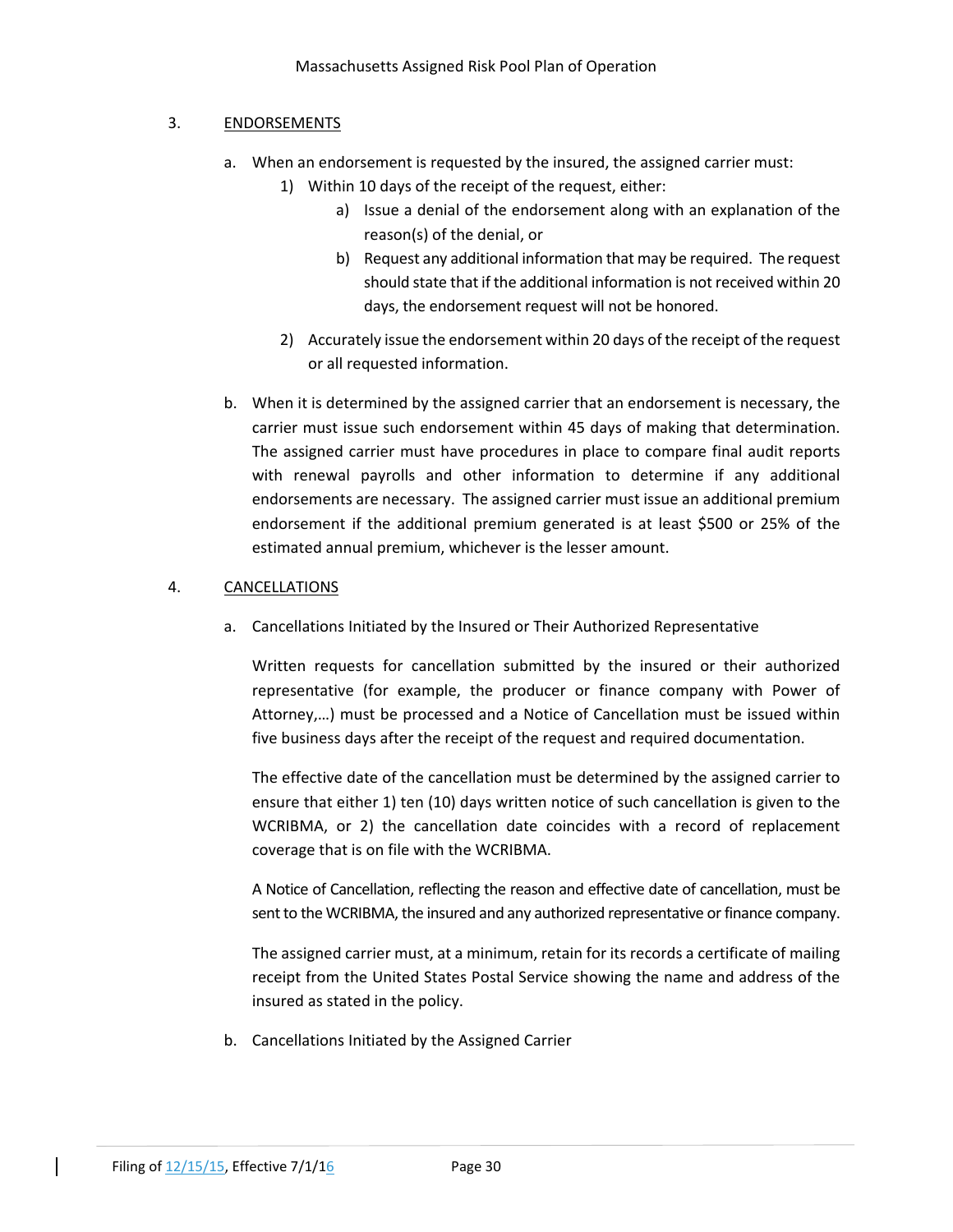Cancellation and notification procedures will be initiated by the assigned carrier in accordance with M.G.L., Chapter 152, Sections 63 and 65B, in the following cases as permitted by Section 55A:

- (i) nonpayment of premium
- (ii) fraud or material misrepresentation affecting the policy or insured; or
- (iii) a substantial increase in the hazard insured against.

For cancellations for nonpayment of premium, refer to Standards A8, Billings.

In accordance with the Massachusetts Assigned Risk Pool Eligibility Endorsement, WC200307, the employer's compliance with the following eligibility requirements is material to the continuation of assigned risk pool coverage. The assigned carrier may initiate a mid-term cancellation if, after two documented, good faith attempts made by the assigned carrier, one by certified mail, the employer fails to comply with any of these policy conditions:

| If the employer fails to                  | And the assigned carrier cancels the policy, |  |  |  |
|-------------------------------------------|----------------------------------------------|--|--|--|
|                                           | then the assigned carrier must               |  |  |  |
| Fully cooperate with attempts to conduct  | Report the cancellation citing the reason    |  |  |  |
| premiums audits or inspect the premises   | 'Material Misrepresentation / Fraud'         |  |  |  |
| for loss control purposes,                | (WCIO reason code #21).                      |  |  |  |
| Keep records of information needed to     | Report the cancellation citing the reason    |  |  |  |
| compute premium and provide the           | 'Material Misrepresentation / Fraud'         |  |  |  |
| assigned carrier with copies of those     | (WCIO reason code #21).                      |  |  |  |
| records when asked for them,              |                                              |  |  |  |
| Comply with the assigned carrier's        | Report the cancellation citing the reason    |  |  |  |
| reasonable, critical<br>loss<br>control   | 'Material Misrepresentation / Fraud'         |  |  |  |
| recommendations (see Standard C4),        | (WCIO reason code #21).                      |  |  |  |
| Allow the assigned carrier to make a      | Report the cancellation citing the reason    |  |  |  |
| careful inspection of their operation for | 'Material Misrepresentation / Fraud'         |  |  |  |
| the purpose of measuring the hazards,     | (WCIO reason code #21).                      |  |  |  |
| making recommendations for the health     |                                              |  |  |  |
| and safety of employees and determining   |                                              |  |  |  |
| the rate or rates which will be adequate  |                                              |  |  |  |
| and reasonable for the policy,            |                                              |  |  |  |

The effective date of the cancellation must be determined by the assigned carrier so that ten (10) days written notice of such cancellation is given to the WCRIBMA and the insured.

A Notice of Cancellation, reflecting the reason and effective date of cancellation, must be sent to the WCRIBMA, the insured and any authorized representative or finance company known to the insurer at the time the Notice of Cancellation is being sent. If the cancellation is due to non‐payment of premium, the amount due must be shown on the Cancellation Notice.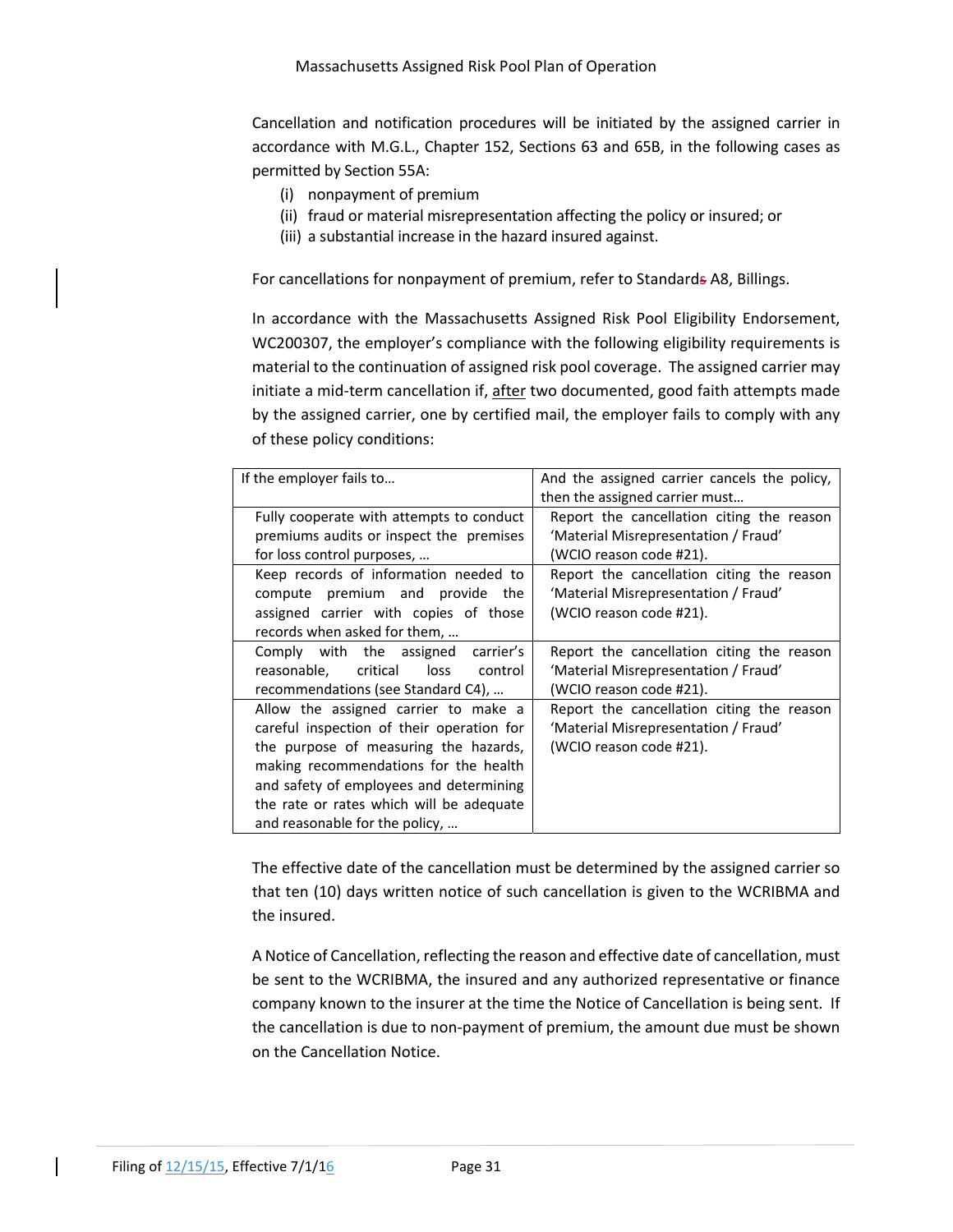The assigned carrier must, at a minimum, retain for its records a certificate of mailing receipt from the United States Postal Service showing the name and address of the insured as stated in the policy.

Assigned carriers must report non‐compliance and subsequent compliance to the WCRIBMA in accordance with Standard E.

## 5. REINSTATEMENTS

A request for reinstatement must be accepted or denied and communicated to the insured within five business days after receipt of request. Notification of the reinstatement must be sent to the WCRIBMA within five (5) business days of issuance.

## 6. CERTIFICATES OF INSURANCE

If the policy has been issued, the assigned carrier will issue and distribute a Certificate of Insurance by email or facsimile to each fax number contact provided, within two (2) business days of its receipt of a fully and accurately completed Massachusetts Assigned Risk Pool Request for Certificate of Insurance Form or a like form, where the first day is defined as the day after the request was received. If no email address or fax number is provided for a person or persons to whom the Certificate of Insurance should be issued, then carrier will mail the Certificate of Insurance to the mailing address(es) provided on the form, if any.

For new business where the policy has not yet been issued, the time standard is ten (10) days from the date the assigned carrier is in receipt of both 1) the assignment package and deposit premium from the WCRIBMA and 2) a fully and accurately completed Massachusetts Assigned Risk Pool Request for Certificate of Insurance Form or a like form.

If an assigned carrier notified a Certificate Holder named on a Certificate of Insurance of a pending cancellation, and that policy is subsequently reinstated, then the carrier must also notify the Certificate Holder of the reinstatement within five (5) business days of issuance.

Assigned carriers must not authorize producers of record or other parties to issue certificates of insurance.

## 7. PRODUCER FEES

Producers with valid Massachusetts producers' licenses will be paid by the assigned carrier as premium is collected, except that premium collected by a collection agency or an attorney engaged and remunerated by the assigned carrier will not be subject to a producer fee. The following fee schedule is applicable to assigned risk policies:

| <b>PRODUCER FEE SCHEDULE</b> |                        |  |  |  |  |
|------------------------------|------------------------|--|--|--|--|
| First \$1,000                | 9% of Standard Premium |  |  |  |  |
| Next \$4,000                 | 5% of Standard Premium |  |  |  |  |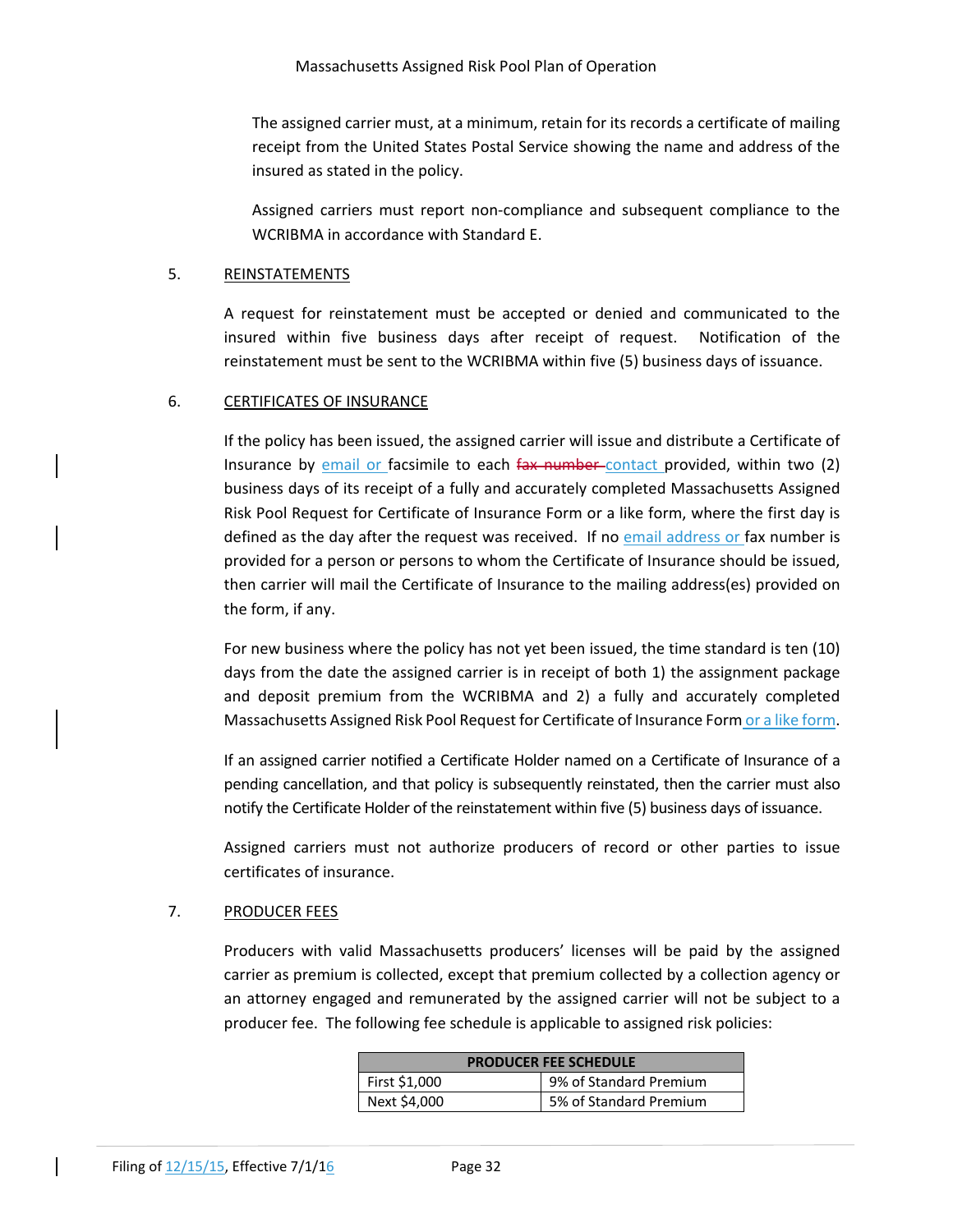#### Massachusetts Assigned Risk Pool Plan of Operation

| Next \$95,000  | 4% of Standard Premium |
|----------------|------------------------|
| Over \$100,000 | 3% of Standard Premium |

The assigned carrier is required to process and mail fee payments within thirty (30) days from the date the policy is issued or thirty (30) days from the receipt of premium, whichever is later. The fee payment may also be applied to commissions which the producer owes to the carrier from other assigned risk policies.

## 8. BILLINGS

a. Billing Cycle

Servicing carriers should complete billing procedures within 45 calendar days for premium or deductible balances due, installments, interim audits, endorsements, and final audits. The 45‐day billing cycle begins on the date of the billing and includes 30 days from the date of billing and a 15 day period for follow up.

## b. Billing Statements

- Billing statements for Amounts due less than \$100 will not be required to be billed, excluding final billing, until the cumulative amount of premium due for a single policy period exceeds \$100.
- Billing statements for additional premium of \$100 or greater shall be mailed within ten (10) business days of posting the transaction on the company records. If billing is on an installment basis, and an installment is due within the next 30 days, the additional premium may be allocated among all remaining installments.
- Billing statements must indicate that the amount due must be *received* by the due date (as opposed to being *postmarked* by the due date).
- Billing statements must include a clear explanation of the bill and specific information on how the employer may inquire about the billing determination.
- Billing procedures, where all or a portion of the amount due is disputed, shall include prompt redetermination of the amount due and reasonable explanation of the basis for the billing, as necessary; as well as information on how the employer may appeal the billing determination.

## c. Collection Attempts

Servicing carriers must make at least two documented attempts to collect the premium within the billing cycle. Billings, notifications of delinquent accounts, cancellation notices and telephone contact are all considered attempts to collect.

On all accounts with an outstanding balance of \$10,000 or more, a documented phone call to the employer must be made by the servicing carrier in addition to the initial billing and one written follow‐up collection attempt.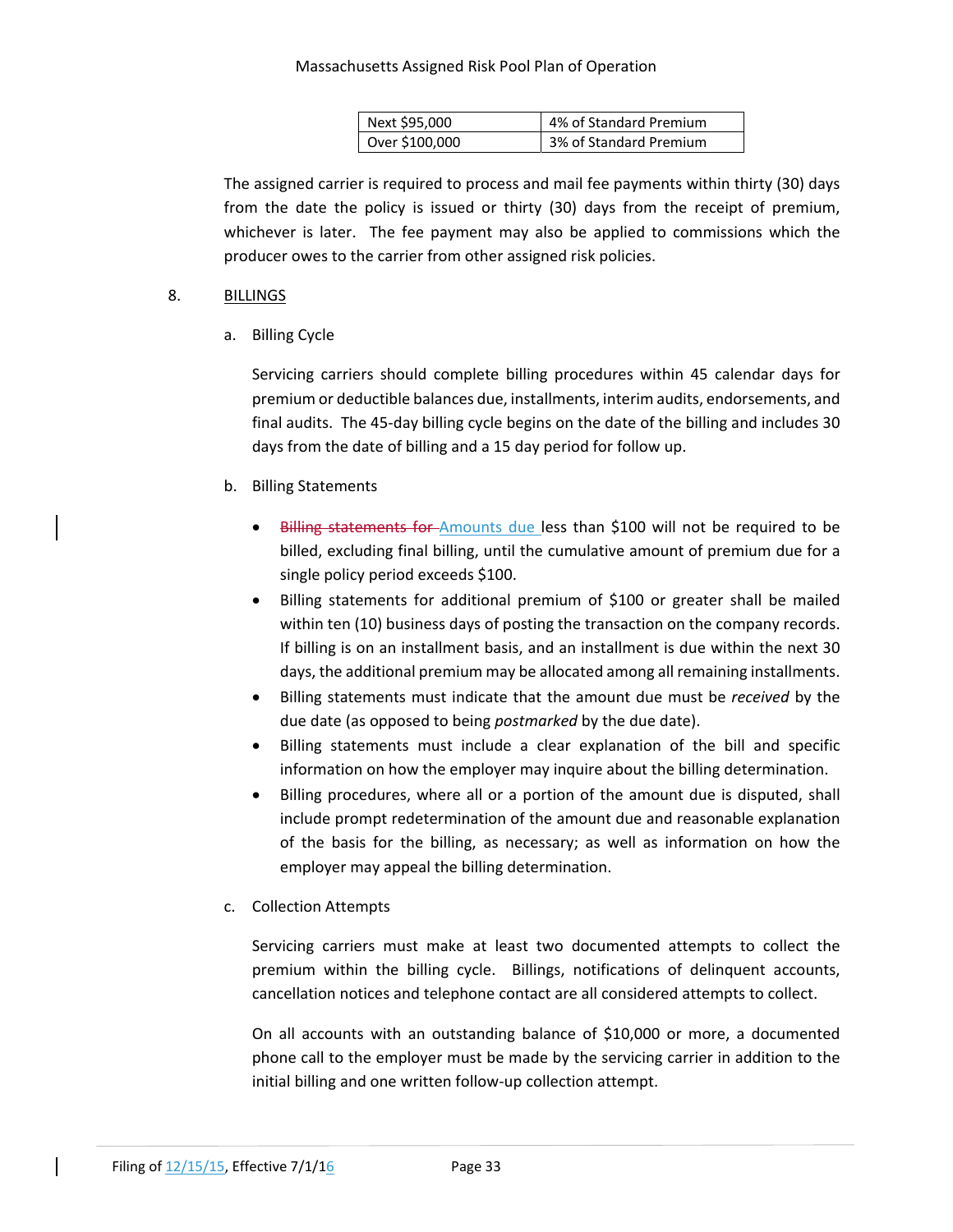## d. Cancellation

If premium amounts for current or prior policies are not received postmarked within 45 calendar days from the date of mailing the billing statement, the servicing carrier should implement cancellation procedures in accordance with the provisions of M.G.L., Chapter 152, Sections 55A, 63 and 65B. Note that if the postmark date is not legible, then the assigned carrier must rely on the receipt date. Cancellation Notices must be mailed in accordance with Standard A4b.

The policy may not be cancelled if:

- A payment plan has been signed by the insured and the assigned carrier, and all payments have been received in accordance with their agreement, or
- A bona fide dispute exists and the assigned carrier has received the non‐ disputed premiums, or
- The premium due was not billed or is not delinquent.
- e. Return Premium

Return premium adjustments will be mailed by the assigned carrier within ten (10) business days of recording on company records.

Any return premium checks shall be made payable to the insured, unless a valid power of attorney is on file, in which case the return premium checks shall be made payable to the party with power of attorney. The check shall be mailed to the payee.

In casesin which a financed policy is cancelled midterm and the policyholder does not cooperate with audit requests, the assigned carrier may not retain more than three times the prorated premium, with a short rate penalty applied, unless the carrier has evidence that the original premium estimate was significantly deficient. The balance of the premium shall be returned to the finance company.

The check shall be made on the gross amount of the return premium, unless the insured owes the assigned carrier premium on other Massachusetts assigned risk workers' compensation policies. In that case, the assigned carrier shall either return or bill the net of the return premium and the owed premium, as appropriate.

A bill for the unearned commission shall be sent to the producer of record or an offset may be made against other commissions due to the same producer from the assigned carrier on other assigned risk business.

## 9. COLLECTION AGENCY PROCEDURES

| <b>Premium Past Due</b> | <b>Collection Activity</b>                                                                                                                 |
|-------------------------|--------------------------------------------------------------------------------------------------------------------------------------------|
| \$0 - \$999             | Collections are important, but are at servicing carrier discretion.                                                                        |
| $$1,000$ and Over       | Uncollectible accounts must be referred by the servicing carrier to a<br>collection agency on file with the WCRIBMA for further collection |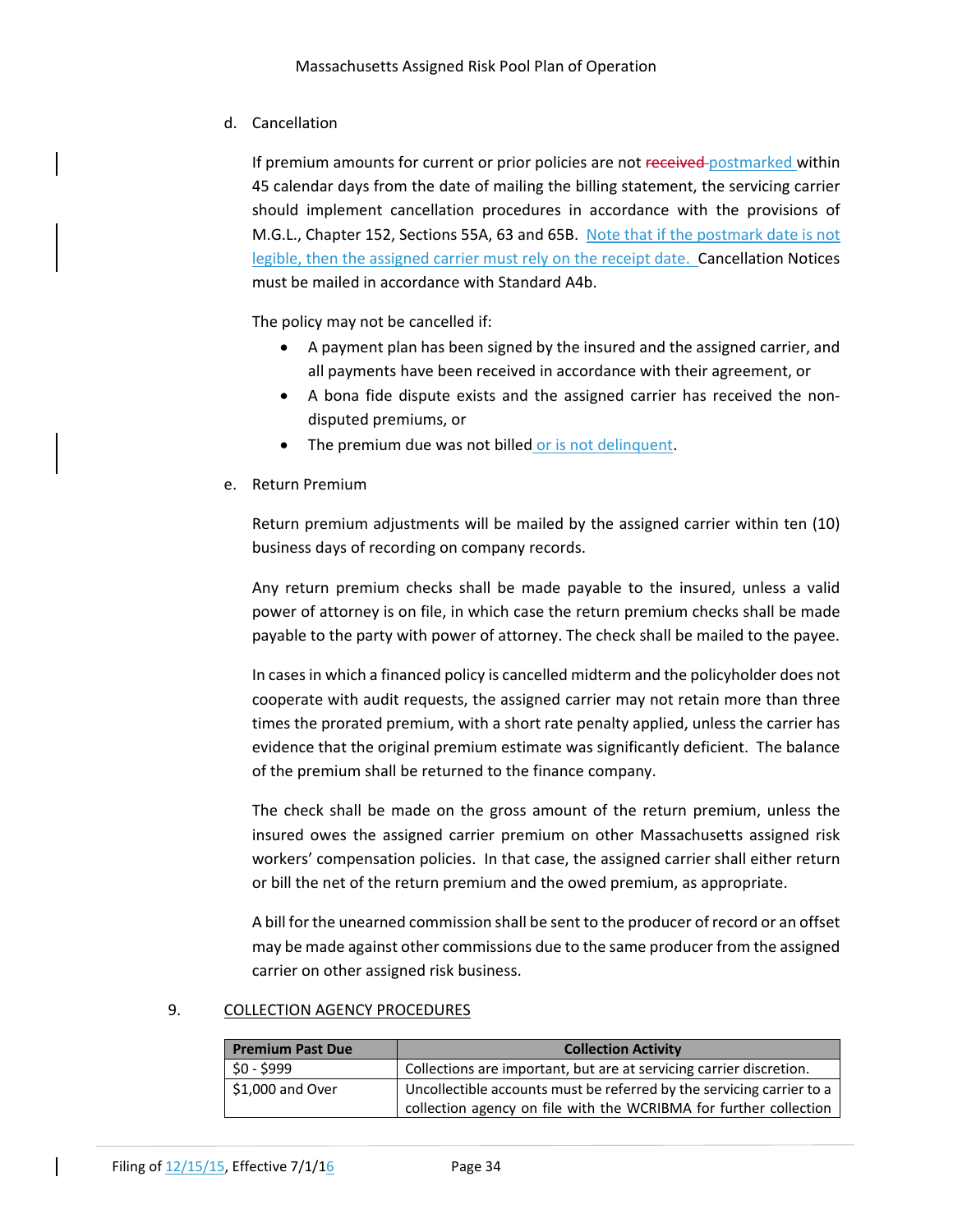| activity within 15 days of the completion of the 45-day billing cycle,<br>unless:                                                                                                                                |
|------------------------------------------------------------------------------------------------------------------------------------------------------------------------------------------------------------------|
| potential for imminent settlement is evident, or<br>٠<br>the premium is in dispute and the dispute is being actively<br>resolved.<br>Servicing carriers must obtain preapproval from the WCRIBMA to              |
| refer to outside counsel instead of pursuing collection activity.<br>An uncollectible account must have been with a collection agency<br>for at least 60 days from the date of referral by the servicing carrier |
| before the servicing carrier can report the initial chargeback to NCCI.                                                                                                                                          |

#### 10. AUDITS

## a. Preliminary Physical Audits

Preliminary Physical Audits (PPAs) must be completed by the servicing carrier for all qualifying employers in accordance with Standard 10c and must be completed within 120 days of the policy effective date, or receipt of assignment, whichever is later.

Exception: Commonwealth of Massachusetts Regulation 211 CMR 111.00 requires that all carriers audit policies issued to employee leasing companies within 90 days of the policy effective date.

Prior to PPAs, auditors must be provided access to complete policy information, including but not limited to payroll and claims data, experience rating factors, adverse loss conditions, suspected payroll and classification discrepancies.

If the employer did not qualify for a PPA at policy issuance but the policy was endorsed within 120 days of the policy effective date and now meets the PPA requirement, then the assigned carrier must conduct the PPA within 75 days of the endorsement date.

If the employer did qualify for a PPA at policy issuance but the policy was endorsed within 120 days of policy issuance and no longer qualifies for a PPA, then the assigned carrier is not required to conduct the PPA.

b. Final Physical Audits

Final  $\frac{p}{p}$  Physical a Audits must be completed by the servicing carrier for all qualifying employers in accordance with Standard 10c. Final  $\theta$ Physical  $\theta$ Audits must be completed, billed and recorded on the assigned carrier's records within:

- 90 days of the notification of cancellation if initiated by the employer,
- 90 days of the policy expiration or cancellation date if initiated by the assigned carrier,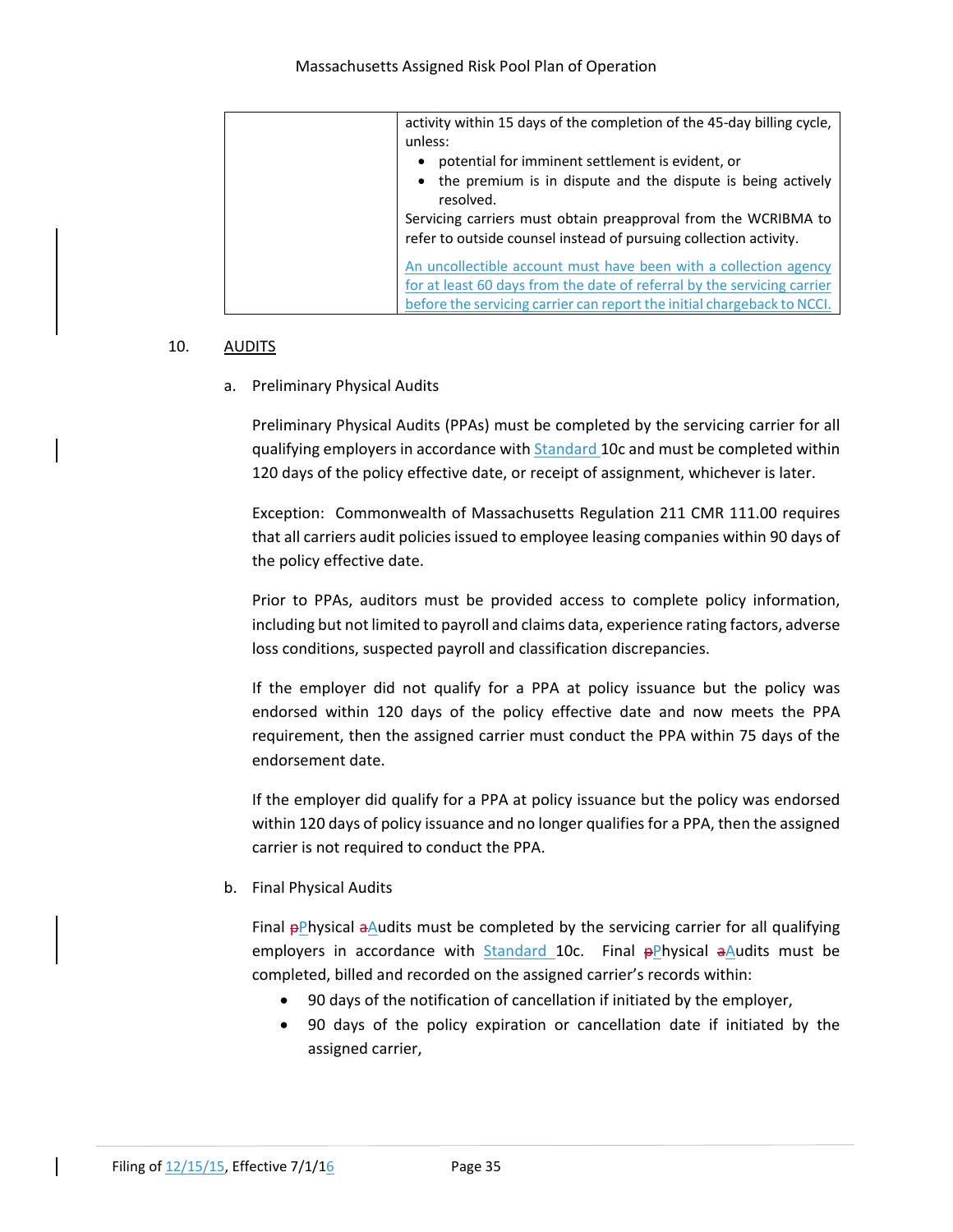Prior to Final Audits, auditors must be provided access to complete policy information, including but not limited to payroll and claims data, experience rating factors, adverse loss conditions, suspected payroll and classification discrepancies.

If a Final Physical Audit is not required, then the assigned carrier must conduct a final mail or telephone audit. Assigned carriers must obtain, via a documented attempt, the most recent applicable state and/or federal tax forms on all mail and telephone audits to assess the reasonableness of all reported payroll.

## c. Qualifying Employers

Audits are to be conducted by servicing carriers in accordance with Standard 10.a‐g based on the following minimum frequencies, premium ranges and governing classifications for all employers except domestic servants. While these are the minimum requirements, servicing carriers are not precluded from physically auditing non‐qualifying employers based on sound underwriting judgment.

|                     | <b>NEW BUSINESS</b>                                                          |                                                                              |      |      |                                                                              |      |      |      |
|---------------------|------------------------------------------------------------------------------|------------------------------------------------------------------------------|------|------|------------------------------------------------------------------------------|------|------|------|
| Premium Range       |                                                                              |                                                                              |      |      |                                                                              |      |      |      |
| $$50,000 +$         |                                                                              | A Preliminary Physical Audit and a Final Physical Audit must be completed,   |      |      |                                                                              |      |      |      |
|                     |                                                                              | regardless of governing classification.                                      |      |      |                                                                              |      |      |      |
|                     |                                                                              |                                                                              |      |      |                                                                              |      |      |      |
| \$10,000 - \$49,999 |                                                                              |                                                                              |      |      | A Preliminary Physical Audit and a Final Physical Audit must be completed on |      |      |      |
|                     |                                                                              |                                                                              |      |      | all risks with the following governing class codes.                          |      |      |      |
|                     |                                                                              |                                                                              |      |      | All other risks must receive a Final Physical Audit.                         |      |      |      |
|                     | 0016                                                                         | 0036                                                                         | 0037 | 0042 | 0046                                                                         | 0050 | 0106 | 2702 |
|                     | 3365                                                                         | 3724                                                                         | 3726 | 5020 | 5022                                                                         | 5037 | 5040 | 5057 |
|                     | 5059                                                                         | 5069                                                                         | 5102 | 5146 | 5160                                                                         | 5183 | 5188 | 5190 |
|                     | 5213                                                                         | 5215                                                                         | 5221 | 5222 | 5223                                                                         | 5348 | 5402 | 5403 |
|                     | 5437                                                                         | 5443                                                                         | 5445 | 5462 | 5472                                                                         | 5473 | 5474 | 5478 |
|                     | 5479                                                                         | 5480                                                                         | 5506 | 5507 | 5508                                                                         | 5509 | 5538 | 5545 |
|                     | 5547                                                                         | 5606                                                                         | 5610 | 5645 | 5651                                                                         | 5701 | 5703 | 5705 |
|                     | 6003                                                                         | 6005                                                                         | 6204 | 6217 | 6229                                                                         | 6233 | 6251 | 6252 |
|                     | 6306                                                                         | 6319                                                                         | 6325 | 6400 | 7219                                                                         | 7230 | 7231 | 7502 |
|                     | 7515                                                                         | 7538                                                                         | 7539 | 7601 | 7720                                                                         | 7855 | 8018 | 8227 |
|                     | 8380                                                                         | 8393                                                                         | 8742 | 8745 | 8829                                                                         | 9014 | 9016 | 9079 |
|                     | 9529                                                                         | 9534                                                                         |      |      |                                                                              |      |      |      |
|                     |                                                                              |                                                                              |      |      |                                                                              |      |      |      |
| \$5,000 - \$9,999   | A Preliminary Physical Audit and a Final Physical Audit must be completed on |                                                                              |      |      |                                                                              |      |      |      |
|                     | all risks with the following governing class codes.                          |                                                                              |      |      |                                                                              |      |      |      |
|                     |                                                                              |                                                                              |      |      | All other risks must receive a Final Physical Audit.                         |      |      |      |
|                     | 3365                                                                         | 5040                                                                         | 5057 | 5059 | 5069                                                                         | 5022 | 5183 | 5213 |
|                     | 5221                                                                         | 5403                                                                         | 5437 | 5445 | 5474                                                                         | 5479 | 5538 | 5545 |
|                     | 5547                                                                         | 5606                                                                         | 5645 | 5651 | 7219                                                                         |      |      |      |
| $$1 - $4,999$       |                                                                              |                                                                              |      |      | A Final Physical Audit must be completed on all risks with the following     |      |      |      |
|                     |                                                                              | governing classifications. A final mail or telephone audit must be completed |      |      |                                                                              |      |      |      |
|                     |                                                                              | on all risks not receiving a Final Physical Audit.                           |      |      |                                                                              |      |      |      |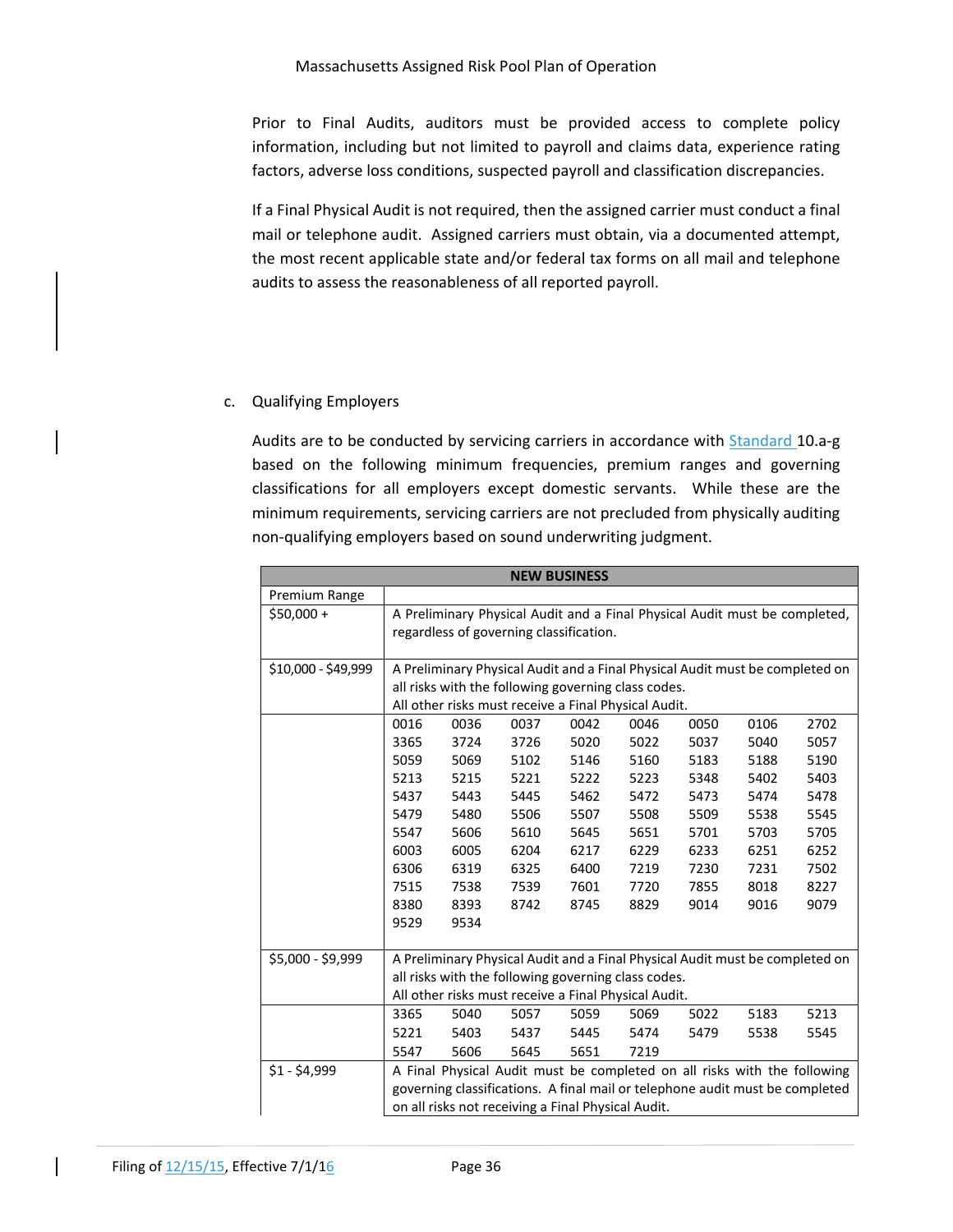#### Massachusetts Assigned Risk Pool Plan of Operation

|            | 3365                                                                         | 3726 | 5020                                        | 5022 | 5037 | 5040 | 5057 | 5059 |
|------------|------------------------------------------------------------------------------|------|---------------------------------------------|------|------|------|------|------|
|            | 5069                                                                         | 5102 | 5146                                        | 5160 | 5183 | 5188 | 5190 | 5213 |
|            | 5215                                                                         | 5221 | 5222                                        | 5223 | 5348 | 5402 | 5403 | 5437 |
|            | 5443                                                                         | 5445 | 5462                                        | 5472 | 5473 | 5474 | 5478 | 5479 |
|            | 5480                                                                         | 5506 | 5507                                        | 5508 | 5509 | 5545 | 5547 | 5606 |
|            | 5610                                                                         | 5645 | 5651                                        | 5701 | 5703 | 5705 | 6003 | 6005 |
|            | 6204                                                                         | 6217 | 6229                                        | 6233 | 6251 | 6252 | 6306 | 6319 |
|            | 6325                                                                         | 6400 | 7219                                        | 7230 | 7231 | 7538 | 7601 | 7855 |
|            | 8227                                                                         | 9529 | 9534                                        |      |      |      |      |      |
|            |                                                                              |      |                                             |      |      |      |      |      |
| <b>ALL</b> | A Preliminary Physical Audit and a Final Physical Audit must be completed on |      |                                             |      |      |      |      |      |
|            | all risks engaged in leasing employees to others or in providing temporary   |      |                                             |      |      |      |      |      |
|            |                                                                              |      | help to others, regardless of premium size. |      |      |      |      |      |

| <b>RENEWAL BUSINESS</b>                                                                   |                                                                               |  |  |  |  |  |
|-------------------------------------------------------------------------------------------|-------------------------------------------------------------------------------|--|--|--|--|--|
| Premium Range                                                                             |                                                                               |  |  |  |  |  |
| $$10,000+$                                                                                | A Final Physical Audit must be completed every year for all risks.            |  |  |  |  |  |
| $$1 - $9,999$<br>A Final Physical Audit must be completed at least once every three years |                                                                               |  |  |  |  |  |
|                                                                                           | for all risks. A final mail or telephone audit must be completed on all risks |  |  |  |  |  |
|                                                                                           | not receiving a physical audit.                                               |  |  |  |  |  |
| ALL                                                                                       | A Preliminary Physical Audit and a Final Physical Audit must be completed     |  |  |  |  |  |
| every year on all risks engaged in leasing employees to others or in                      |                                                                               |  |  |  |  |  |
| providing temporary help to others, regardless of premium size.                           |                                                                               |  |  |  |  |  |

## d. Mail and Telephone Audits

 $\overline{\phantom{a}}$ 

Mail and telephone audits, during which the employer submits externally verifiable payroll, tax or other requested information through the mail or by electronic means, are only permitted when a physical audit is not required. The assigned carrier shall make a documented, good faith effort to obtain the most recent IRS 941 form(s) or its equivalent from the insured on all mail and telephone audits to assess payroll.

## e. Employer Requested Audits

Physical audits will be performed by the assigned carrier whenever requested by the employer with reasonable grounds. The requested audit must be completed, billed, recorded and closed on the company records within 90 days of the receipt of the request.

## f. WCRIBMA Requested Audits

The WCRIBMA may at any time request that an assigned carrier perform a physical audit on a policyholder. The carrier shall perform that audit as instructed and then provide a copy of the completed audit and the audit notes and workpapers to the WCRIBMA within 15 days of the audit's completion.

## **Fg.** Scheduling and Uncooperative Employers

Assigned carriers must make reasonable attempts to schedule physical audits or obtain audit information for mail or telephone audits. The attempts to begin scheduling appointments must be made early in the process to ensure the timeliness requirements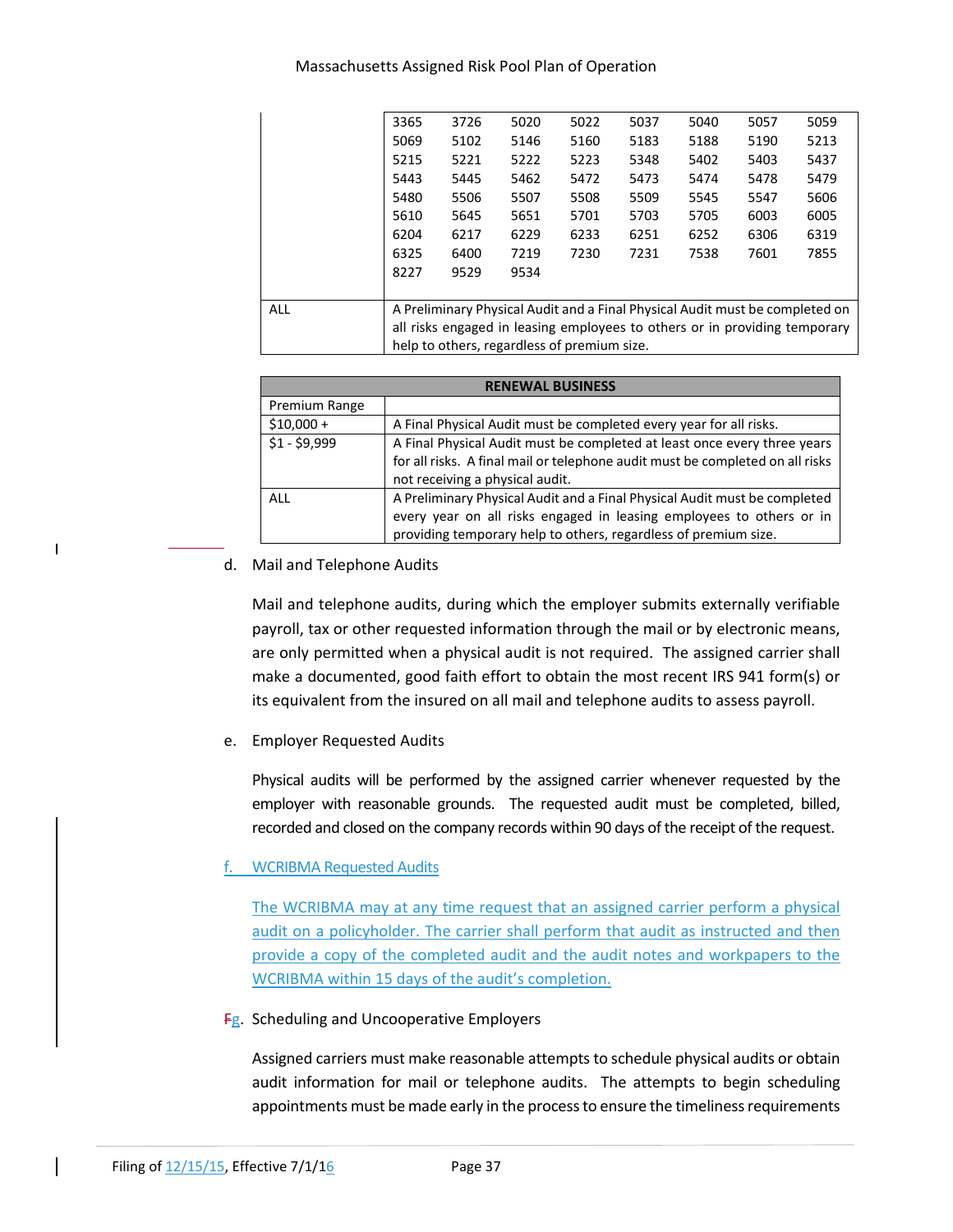are met. These 'attempts' include written correspondence (mail, e-mail or fax), telephone contact, or other, depending on the carrier's documented procedures.

If at least two documented, good‐faith attempts to conduct a physical audit or obtain audit information for a mail or telephone audit have been made (one by certified mail), and the insured has not complied, then the assigned carrier should initiate cancellation procedures on the current policy for 'material misrepresentation' since the policyholder has not complied with the agreed upon terms of the policy contract. (See Standard A4b.)

Assigned carriers must report non‐compliance and subsequent compliance to the WCRIBMA in accordance with Standard E. (See Standard E1.)

If an insured disputes an audit, the assigned carrier should contact the insured and resolve the accuracy of the audit within 60 days from the date of receipt of written notice of the dispute. The dispute should be concluded either by revising the audit billing, or by written notice to the insured that the original audit is accurate.

## Gh. Documentation

Assigned carriers must document the following in their files:

- All attempts to schedule and conduct physical audits
- All attempts to conduct mail and telephone audits
- All requests for, or receipt of, audit information
- Any other item or decision that impacts policy premium or coverage.

## **B. CLAIMS**

## 1. REGISTERING/RECORDING

- a. All First Reports of Injury will be screened upon receipt and separated by lost‐time and medical-only claims. First Reports of Injury should either be manually date stamped or electronically stamped with the date received.
- b. All claims for medical or indemnity benefits reported by telephone, facsimile, mail or any other means should be established with a claim number and assigned to a file handler within one working day of the date received, with the assignment date documented.

## 2. INVESTIGATION

a. Investigations should include obtaining medical and other pertinent records as well as securing detailed statements from the employer, employee and witnesses, to the extent they are granted and appropriate. The extent of the investigation should be based on consideration of the following issues: severity of injury, potential extent of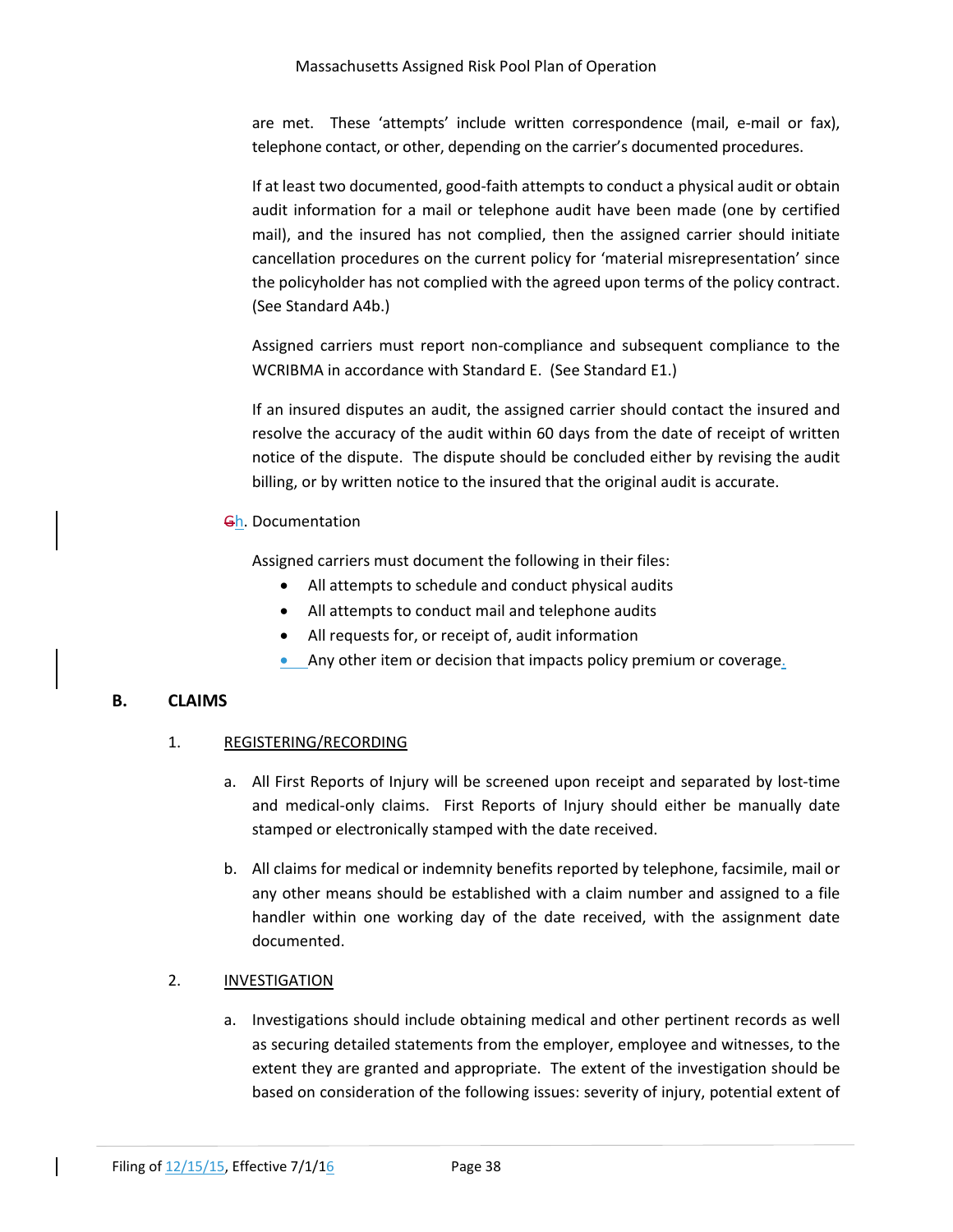disability, potential for an employers' liability action, jurisdiction, causal relationship of the workplace incident to the disability, lateness of reported claim, lack of witnesses in claims where liability is questionable, and other such factors surrounding the compensability of the claim. The documentation should be prepared in anticipation of being presented at the Massachusetts Department of Industrial Accidents ("DIA").

Detailed statements should be taken for the following:

- Fatalities
- Spinal cord injuries
- Paralysis injuries
- Head injury/brain damage
- Serious Psychological stress
- Burns and severe disfigurement
- Heart attack
- Serious Occupational disease
- All injuries where issues of origin exist

Detailed statements should also be taken for:

- Incidents with delayed disability, additional periods of disability, or late reporting, to investigate potential intervening accidents
- Controverted cases with expectations of litigation
- Incidents involving potential recovery (i.e., third‐party and second ‐– injury fund cases)

All lost-time accidents should be investigated at least to the extent of:

- contacting either any person to whom the claimant or survivor reported the injury or the person held responsible at the employer for confirming the facts of the injury;
- attempting to contact the claimant; and
- attempting to contact the treating physician. The treating physician may be contacted by the servicing carrier's utilization review vendor representative.
- b. Contact, or documented attempts of contact, with the injured worker or representative in cases involving serious injury shall be made within one working day of receipt of assignment.
- c. Initial investigation of assigned claims should be completed within the 14 day statutory requirement, or if paid without prejudice, no more than 60 days.
- d. Investigation will also include, but not be limited to, the following:
	- 1) Contact with the employer/supervisor, and any witnesses as needed, within two business days of receipt of assignment, to verify accident details and to lay the foundation for the injured worker<sup>1</sup>'s return to light or full duty.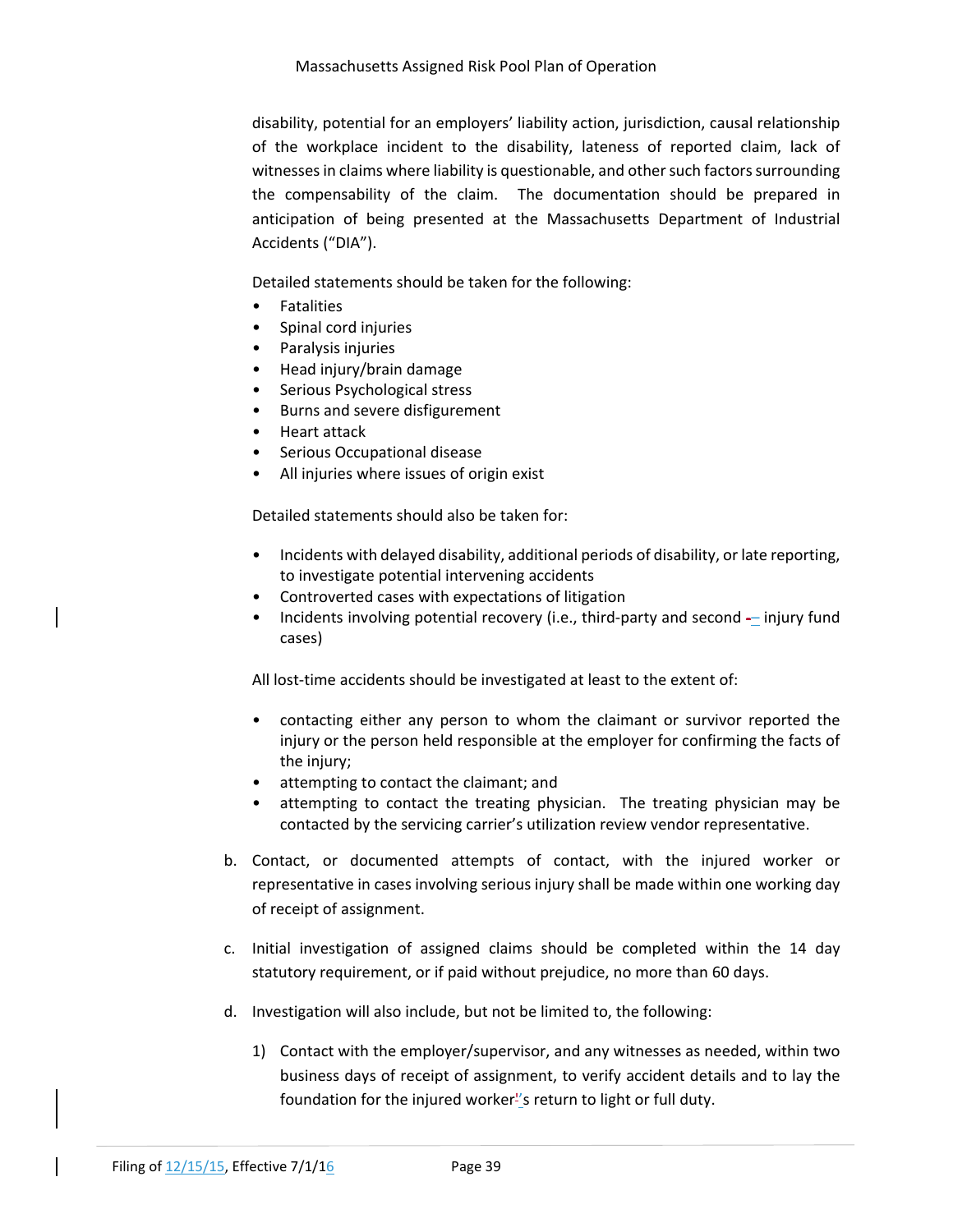- 2) Where the employee has not returned to work, contact with the treating clinician's office within two business days of receipt of assignment in the absence of medical documentation from the onset to gather information concerning medical history, diagnosis, treatment, causal relationship, and return to work target date.
- 3) Verification of average weekly wage and computation of indemnity benefits consistent with jurisdictional requirements.
- 4) Report all lost-time injury claims to the Index BureauISO Claims Search. Investigation should include the filing of Inquiry Reports with other insurers/administrators, when appropriate.
- 5) Either a full captioned report to the file should be completed with the conclusion of investigation, or the assigned carrier must maintain an automated system which includes as data elements all the items relevant to the investigation. Such terms shall include but not be limited to coverage, jurisdiction, claim date, accident description, compensability, disability, medical history, subrogation, Second Injury Fund potential, potential employer<sup>1</sup>'s liability exposure, reserves, average weekly wage, and outstanding issues as well as plans for future handling.
- 56) On claims involving payment of benefits under sSection 34A (Permanent And Total) or sSection 31 (survivors benefits) contact will be made at least once each calendar year with the claimant. On cases involving payment of Section 34, (Temporary Total) or  $s$ <sup>S</sup>ection 35, (Temporary Partial) benefits contact with the claimant will be made at least once a quarter. Personal contact with a claimant is required where allowed and subject to an individual's legal representation.
- 67) A subrogation investigation shall be conducted simultaneously with the compensability investigation, including statements, photographs, diagrams, engineering opinions and preservation of evidence to support a recovery, where appropriate.

Each file should contain a documented determination as to the appropriateness of subrogation, based on this investigation. Insureds should have access to this information at any time upon request. In addition, in any case of an injury resulting from a motor vehicle accident involving a third party, if subrogation is not pursued, then upon request a letter explaining the reasons for the insurer''s non‐pursuit should be provided to the employer within nine months of the incident or sixty days of the employer's request, whichever is the later date.

- e. Continuing items of investigation and/or development (which should be addressed in the file):
	- 1) Consideration of Second Injury Fund possibilities.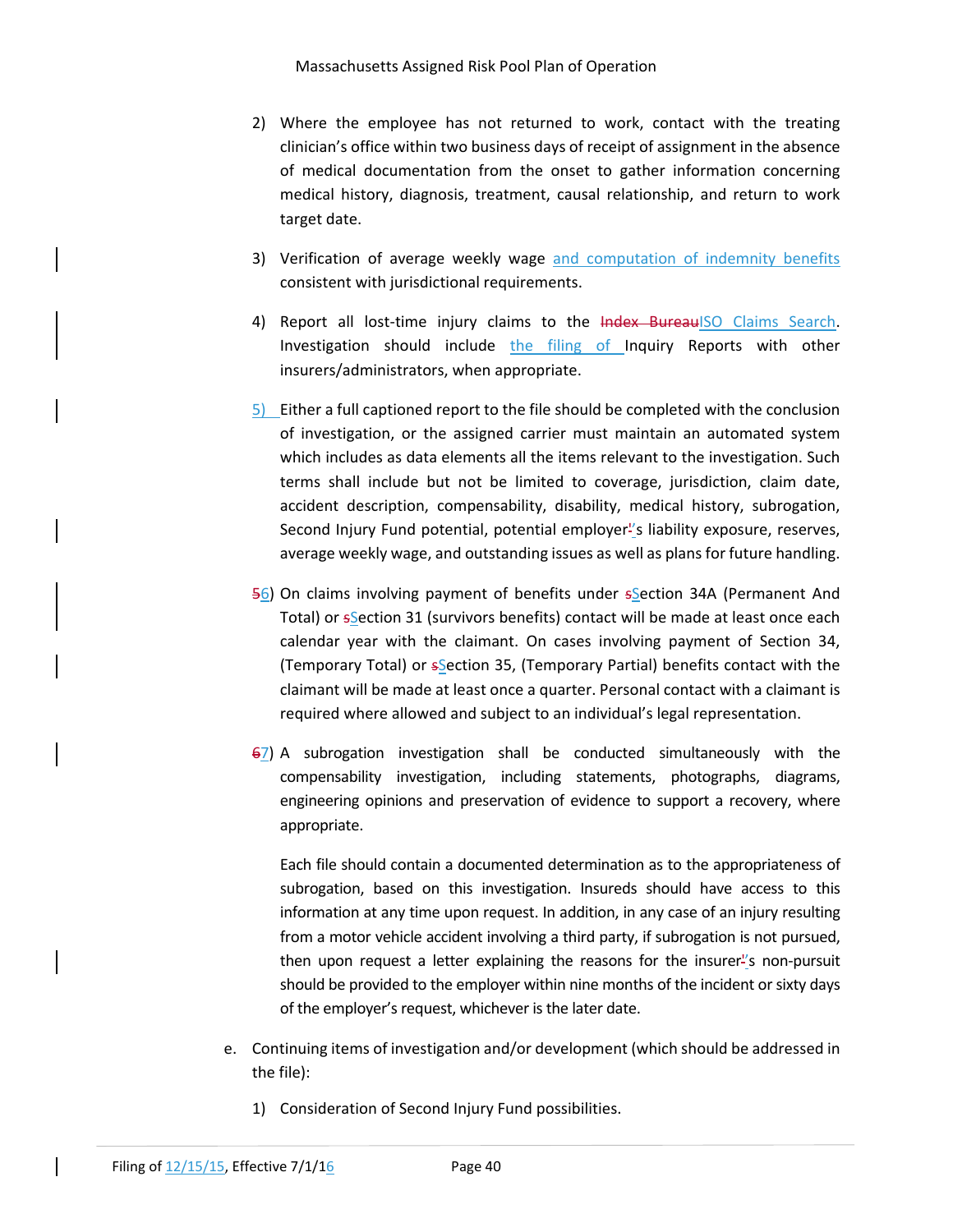- 2) Possibility of apportionment or contribution.
- 3) Social Security or other applicable offsets.
- 4) Need for physical or vocational rehabilitation.
- 5) On claims involving payment of benefits under sSection 34A (Permanent And Total) where there is a question of disability, fraud, or where otherwise appropriate, activity checks/surveillances should be conducted by the assigned carrier or its representative at least every six months. Claims where widow''s or dependent benefits are being paid should receive activity checks or contact at least annually.

## 3. ACCEPTANCE OR DENIAL

- a. If claim is compensable, issue first payment within fourteen days of assigned carrier''s receipt of an employer''s first Report of Injury, or an initial written claim for weekly benefits on a form prescribed by the DIA, whichever is received first, and in accordance with statutory requirements.
- b. If denial of compensability is in order, ensure that prompt and legally sufficient denial is made with clear, factual basis and grounds for denial to the proper parties, followed up with timely administrative filings, where required, consistent with vigorous defense for non‐meritorious claims.

## 4. RESERVING

- a. Establish initial medical and indemnity loss reserves within fourteen calendar days of assignment to the file handler commensurate with all known factors. Adequate reserves represent the file handler''s judgment of the potential costs involved in achieving maximum medical improvement and a return to work on full duty based upon known information and claims judgment.
- b. Revise loss reserves whenever developments occur that change the ultimate claim exposure. Document with reserve worksheets, or other appropriate means, the basis for reserve changes.
- c. In reporting estimates on fatal and permanent total cases, utilize authorized tables where appropriate and provide comments on any deviation.
- d. Reserve estimates should be reviewed by a qualified member of the claim department, other than the assigned adjuster, at regular 120 day intervals.

## 5. DISABILITY MANAGEMENT

a. Arrange for adequate and reasonable medical care necessary to treat the injury or illness.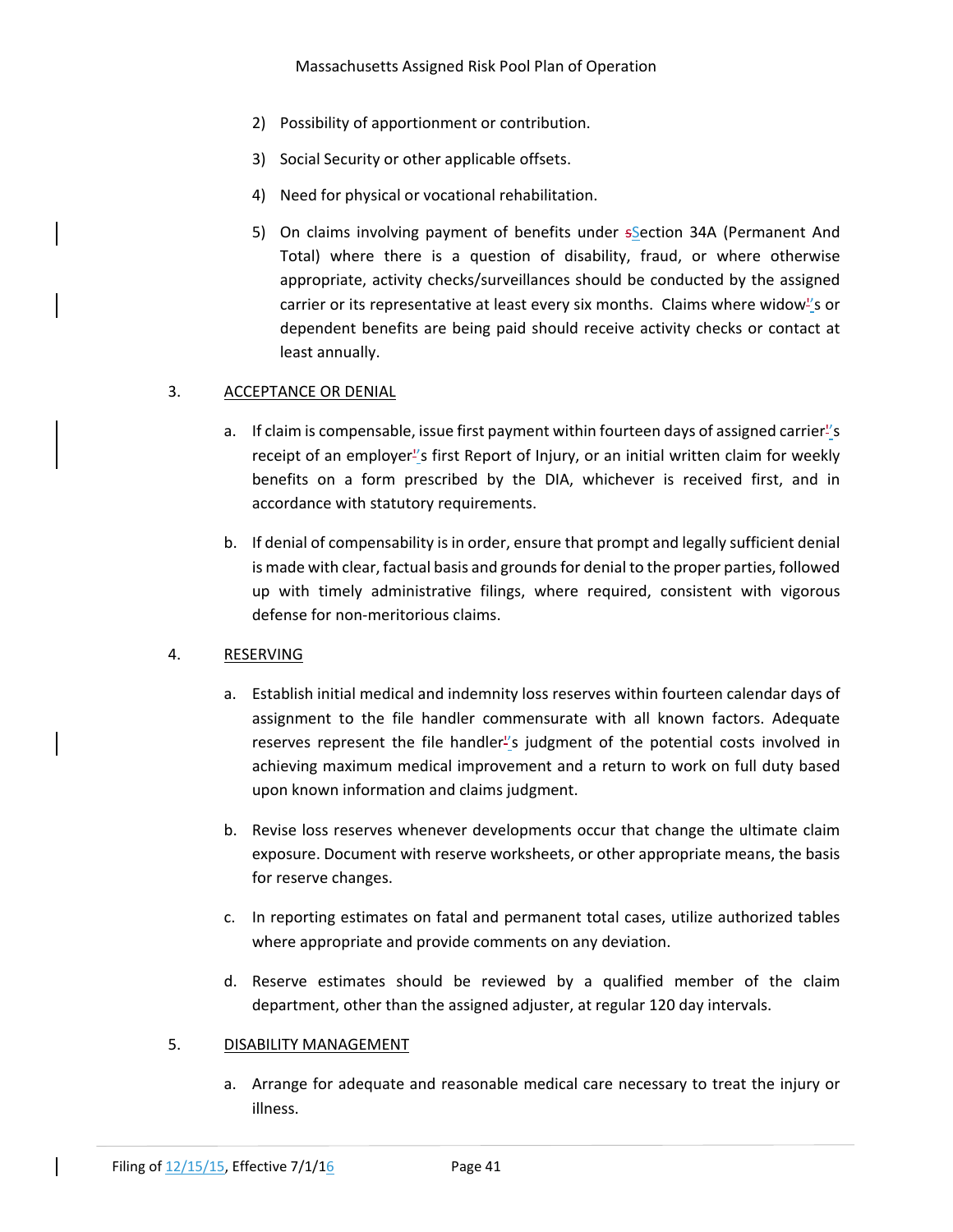- b. Dependent upon the case circumstances, the nature of the injury, and the extent of the disability, all consistent with sound claims practice and law, initiate, determine, and/or implement the following:
	- 1) Promote a team approach to limiting disability through continuing follow‐up contact with injured worker, employer, and physician at intervals consistent with the injury and estimated length of disability and establishment of return‐to‐work target dates.

Make a good faith attempt to provide the treating physician with a complete job description to facilitate an objective evaluation of the injured worker''s ability to return to the job.

- 2) Independent medical examinations (where allowed by law) should be utilized where questions of disability, causal relationship, need for surgery and/or existing treatment, or where reports of treating physician are not forthcoming.
- 3) If return to the individual'sregularjob with the insured does not appear medically feasible or is unavailable, explore the availability or return to other employment, modified or light work duties consistent with medical capabilities.
- 4) Provide Vocational rehabilitation in the form of alternative work, modified work, job placement, on-the-job training, schooling, ensuring compliance with statutory and/or regulatory provisions.

## 6. MEDICAL CARE AND COST CONTROL

- a. An integrated medical management program that includes pre‐accident medical care arrangements, timely reporting of accidents, PPO/PPN/HMO/and similar contracts, utilization review as required by the DIA regulations in effect, hospital pre‐ certification/pre‐admission review, return‐to‐work programs and catastrophic case management shall be developed and applied to individual claims, consistent with the severity of injury.
- b. Periodic paper or electronic reports must be obtained from the treating physician and/or other medical practitioners for the status of the worker''s injury and medical care and for use in conjunction with medical bill screening.
- c. Screen all medical bills to ensure treatment is related to the injury, and charges are reasonable and necessary; review and approve all medical invoices in accordance with applicable statutes and regulations, relative value studies and/or professional medical cost surveys.
- d. Where no questions of compensability or reasonableness exist and physician reports have been received, pay all bills within 30 days or earlier.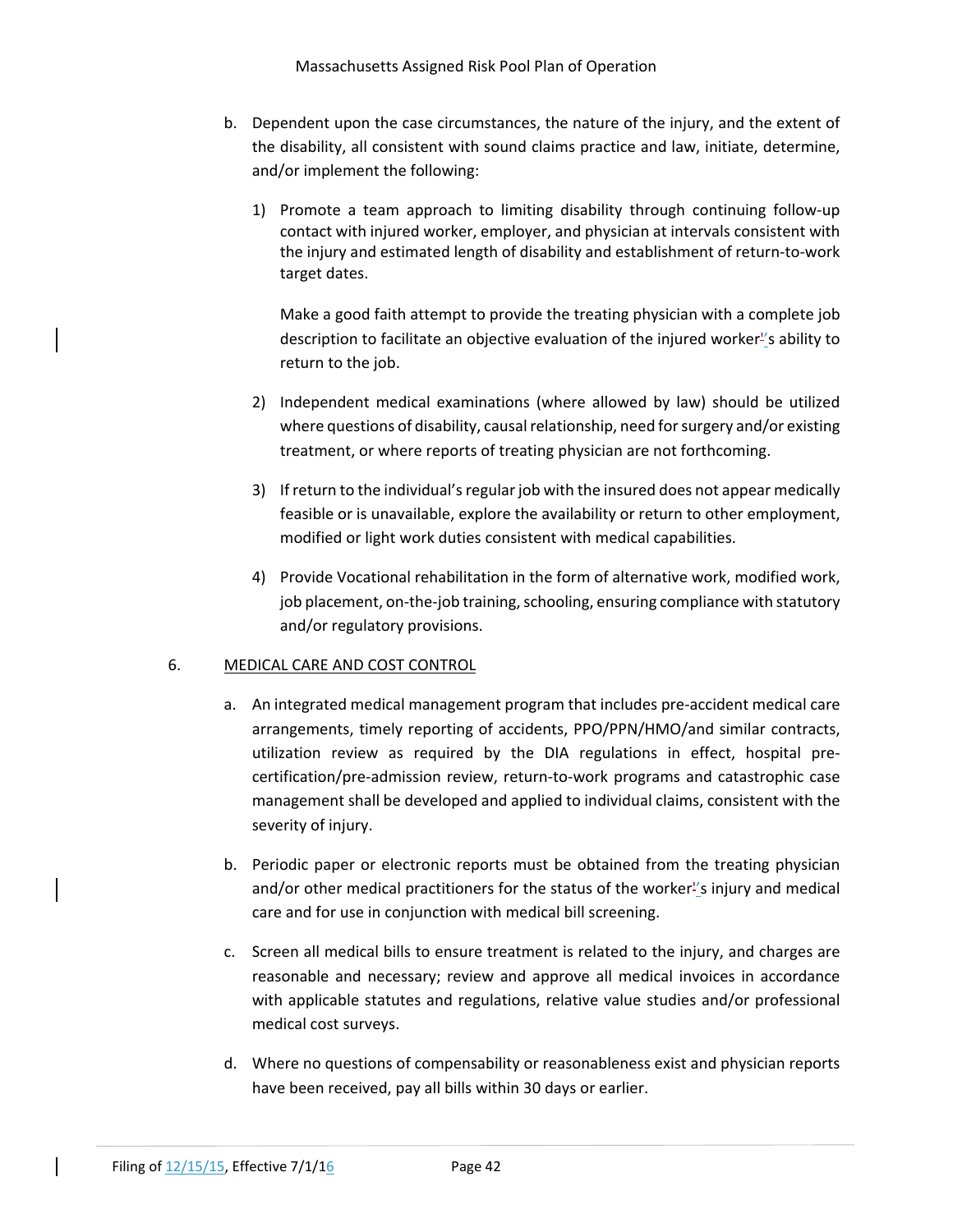Massachusetts Assigned Risk Pool Plan of Operation

e. Where questions of compensability or reasonableness exist, notify the medical vendor within 30 days, explaining the reasons for the need for further information or investigation.

## 7. HEARINGS AND SETTLEMENTS

- a. Ensure that all cases are properly prepared prior to conciliation, conference, hearing, trial, or arbitration, including but not limited to the following:
	- 1) Documentation of complete pre‐trial preparation in the areas at issue, such as coverage, liability and disability and casual relationship issues, including proper instructions and authorization of the insurer representative at conciliation.
	- 2) Have available all necessary lay and professional witnesses or their depositions prior to formal hearing, trial, or arbitration.
	- 3) If proceeding encompasses issues relative to extent of disability and/or permanent impairment, the appropriate medical reports, opinions, witnesses should be made available and ready for testimony or deposition, in accordance with statutory requirements.
	- 4) If the proceeding is to be handled by an attorney, ensure timely delivery of the file material for preparation. Document attorney<sup>1</sup>'s receipt of claim file and the insurer''s communications to its attorney regarding the merits of the issues to be litigated and the probable success of the litigation. If an adverse finding is made, the attorney should comment about the costs and the merits of the appeal and case law issues, including the potential impact on future claims costs.
	- 5) Review attorney bills to ensure that they reflect billing practices and expense controls that are consistent with the attorney/carrier agreement.
	- 6) When outside counsel is utilized by the assigned carrier, the defense attorney<sup>"</sup>s Initial Report should be produced within 30 days of receipt of assignment. A Pre‐ Trial Report should be produced by any outside defense counsel at least 30 days prior to a hearing or, if such counsel receives less than 40 days notice of a hearing, no later than ten days from receipt of such notice. In all instances, Initial Reports and Pre‐Trial Reports shall be completed prior to the applicable proceedings.
- b. Assuming plaintiff attorney willingness and consistentcy with sound claims judgment, conduct settlement negotiations promptly after completion of investigation. Do not, as a matter of tactics or standard operating procedure, wait until day of pre‐trial, conference or hearing. Prior to settlement negotiations the file will be documented relative to estimated settlement value.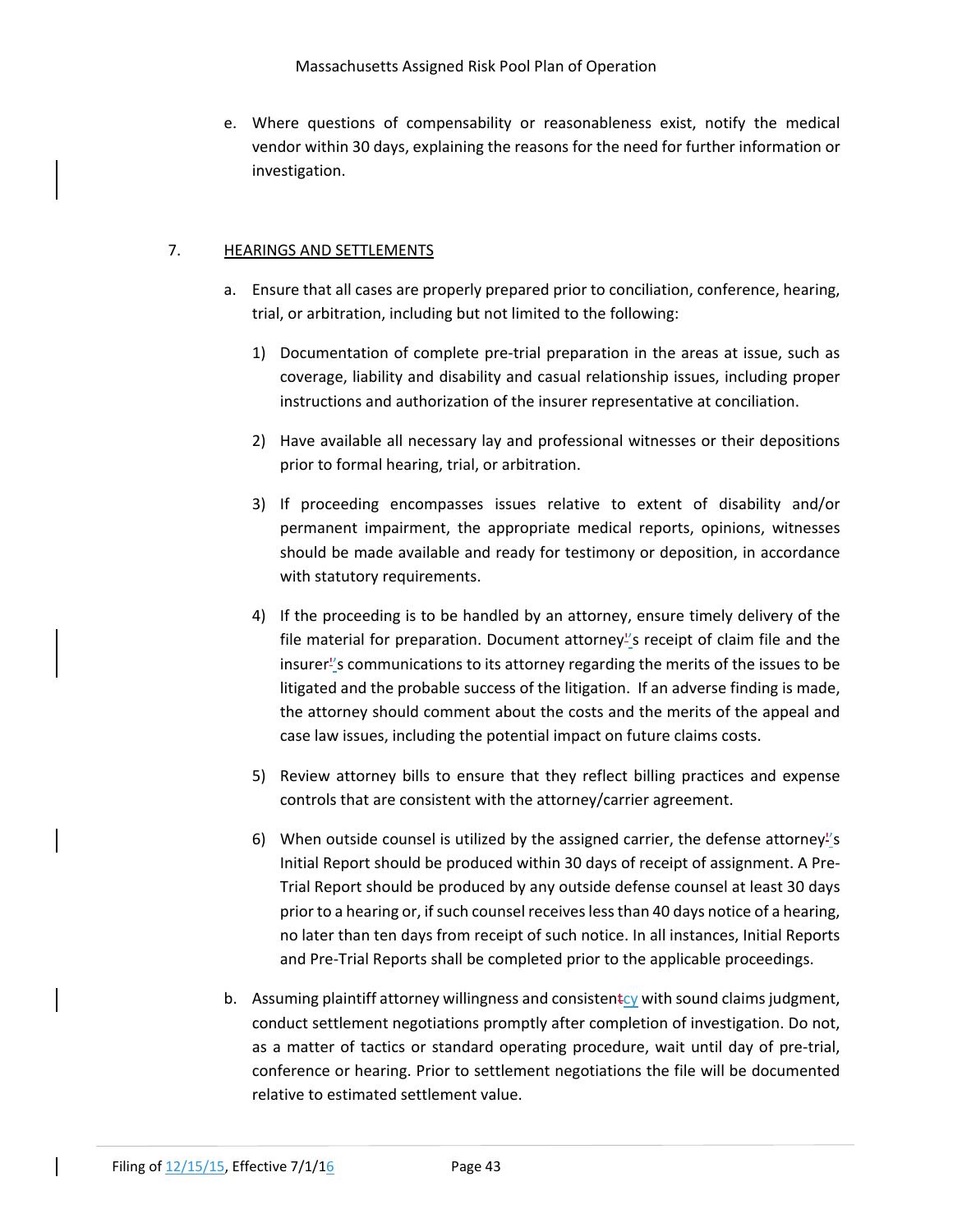c. Base all settlements of permanency or compromise settlements on sound claims judgment consistent with compensability investigation, medical evidence developed and exposure, in accordance with the law and benefit structure.

## 8. PAYMENT CONTROL

All benefit payments and filings required to be made to the DIA will be documented and made timely in accordance with statutory provisions and regulations.

## 9. SUPERVISION

Document team review or supervisor/management direction and control of claim handling consistent with the injury severity.

## 10. FILING REPORTING

All file activity will be fully documented either by paper or electronically, and shall include:

- a. Sources of information and dates of activity.
- b. Copies of police reports, marriage and/or birth certificates, etc., when appropriate.

## **C. LOSS CONTROL**

The primary objective of these Loss Control Performance Standardsisto eliminate, reduce and/or control sources of occupational injury and illness to employers'' workers.

## 1. NOTIFICATION OF LOSS CONTROL SERVICES

Upon policy issuance, the policyholder and producer will be notified by the assigned carrier, in writing, of available loss control services and safety information, including instructions for obtaining services and information.

## 2. EMPLOYER‐REQUESTED LOSS CONTROL SERVICES

Any assigned risk policyholder may request loss control services from its assigned carrier regardless of the size of its operation or its claim history. The assigned carrier is responsible for allocating financial resources, qualified personnel, and time in reasonable amounts sufficient to provide comprehensive loss control services to its policyholders.

a. The assigned carrier will provide appropriate consultation in the form of accident prevention programs, accident trending, safety seminars, safety literature and other administrative aids which will support the loss control efforts of the policyholder.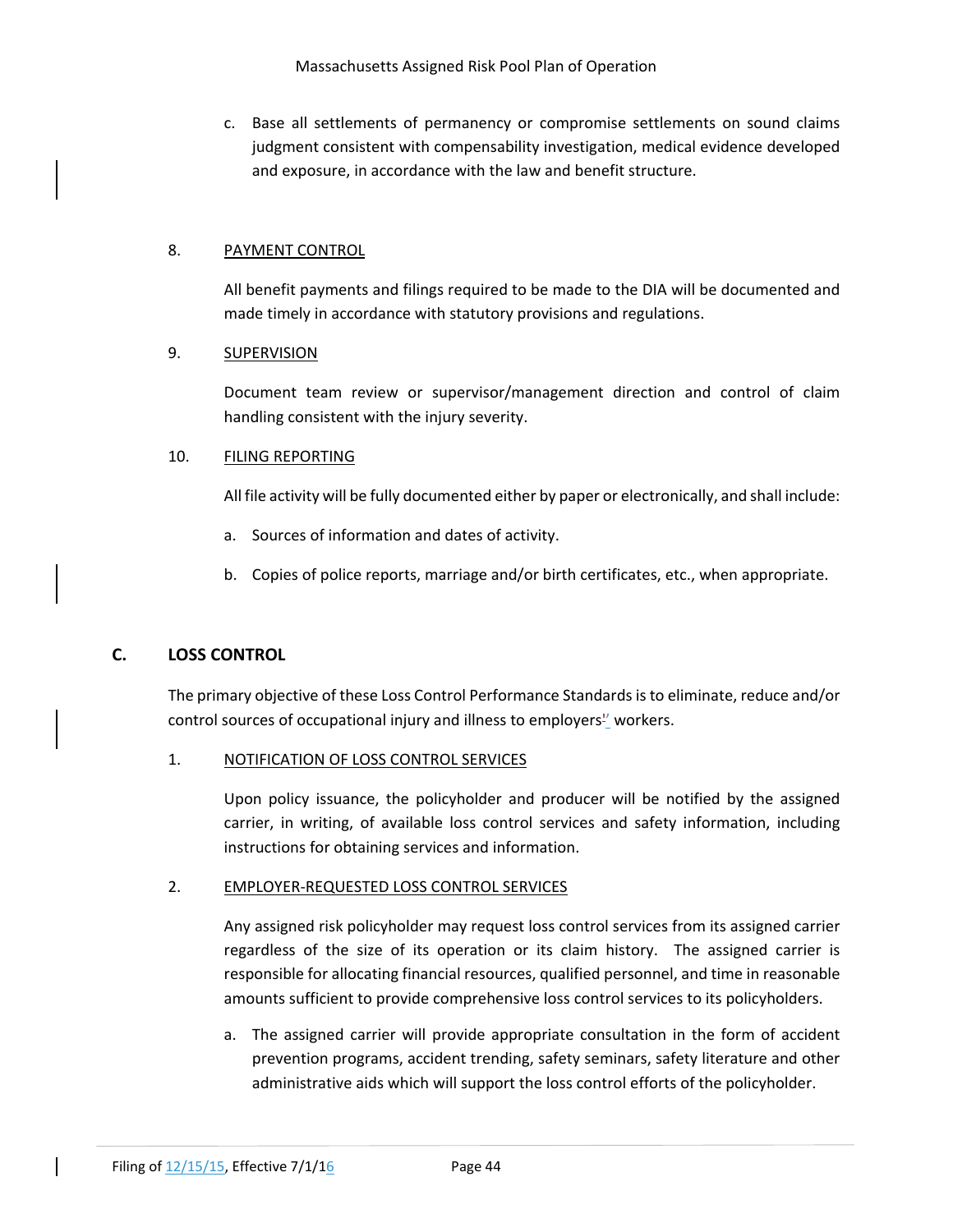- b. The assigned carrier will encourage the policyholder to designate a specific individual(s) as safety coordinator and contact person.
- c. When an on‐site visit is requested by the insured or when an on‐site visit is deemed necessary by the assigned carrier, the carrier will assign a designated loss control representative to oversee the delivery of services to the policyholder.
- d. When the policyholder requests loss control services, the assigned carrier will respond to the policyholder within 15 business days of the receipt of the request. The assigned carrier must either provide requested loss prevention materials (as described in 2a. above) or, when appropriate, conduct a loss control survey (as described in 3. Below) within 60 days from the date of the policyholder's request. Requests for assistance in the evaluation and control of imminent danger exposures will be given high priority.

## 3. LOSS CONTROL SURVEYS

Loss Control Surveys ("LCS") are generally initiated by the assigned carrier in accordance with the requirements set forth in this Standard, but may also be requested by the employer as provided in Standard C2.

a. Contents of a Loss Control Survey

An LCS includes, but is not limited to:

- 1) An analysis of all available accident experience to determine causes and trends, supported by loss runs or other related documentation.
- 2) An on-site review of potential employer exposures, specifically identifying conditions and operations that could cause loss. Imminent danger hazards must be discussed with policyholder management during the LCS.
- 3) Review and documentation of policyholder loss control program and activities including, employee training programs, safety representation (organization), safety policy, procedures, goals and funding, etc.
- 4) A description of the nature and size of the operations, number of locations and loss potential for classification and underwriting purposes.
- b. Recommendations

Recommendations are the result of an LCS and must be presented to the policyholder in accordance with Standard C4.

- c. Timelines and Procedures
	- 1) New Policies

An LCS must be performed for a qualifying employer (as defined in Standard C3d), at all qualifying locations (as defined in Standard C3e), within 120 days of the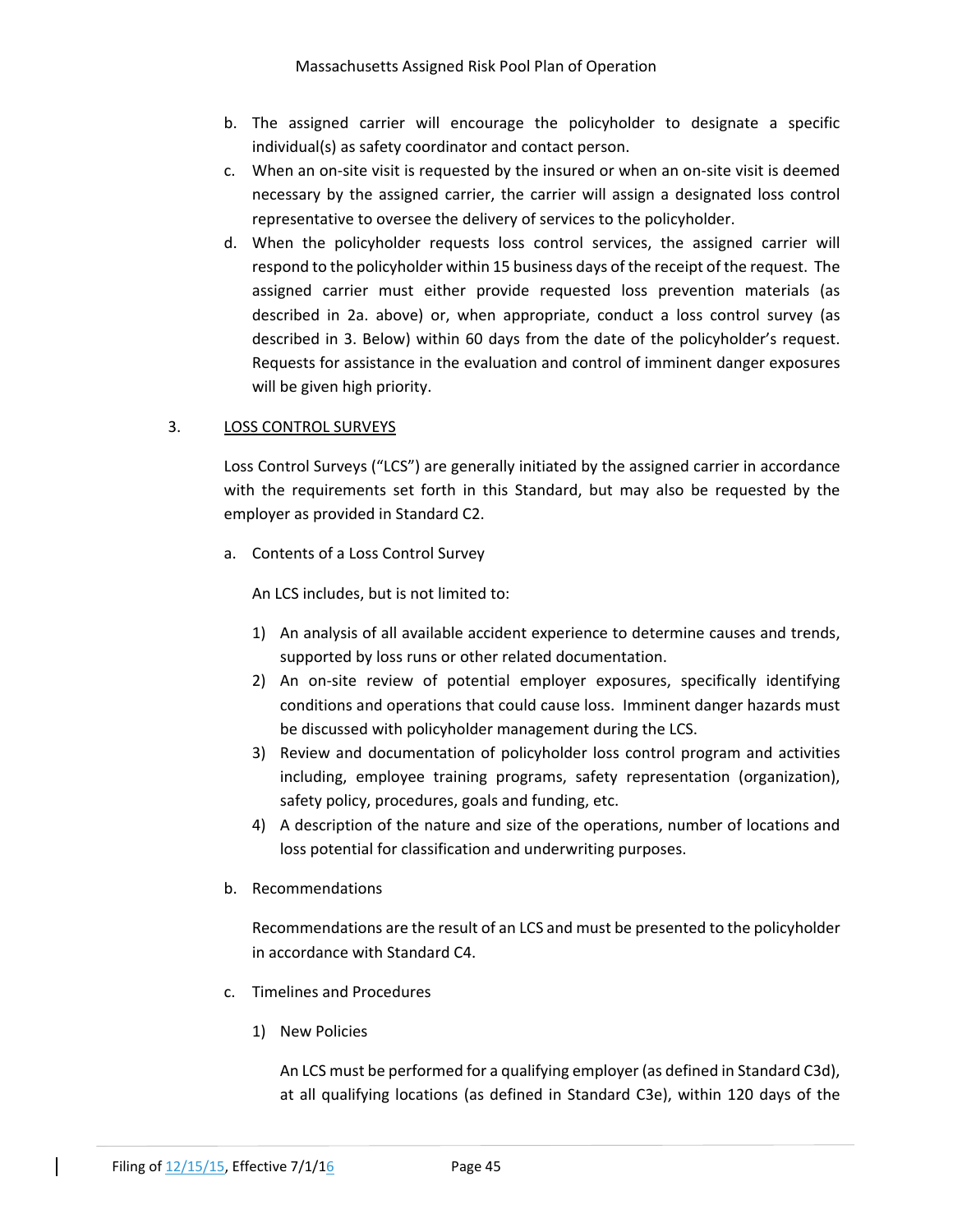policy effective date or receipt of the Notice of Assignment by the assigned carrier, whichever is later.

In addition, regardless of whether an employer would be considered a 'qualifying employer' for the current policy period, the assigned carrier must perform an LCS if the employer meets the following conditions:

- the assigned carrier has knowledge of a prior LCS that contained critical recommendations, and
- the assigned carrier has no knowledge that the critical recommendations in that prior LCS have been satisfied.
- 2) Renewal Policies

An LCS must be performed for a currently qualifying employer, at all qualifying locations, within 120 days of the policy effective date if an LCS has not been conducted within the last three policies, regardless of whether or not the employer qualified during the last three policy periods.

In addition, regardless of whether an employer would be considered a 'qualifying employer' for the current policy period, the assigned carrier must perform an LCS if the assigned carrier's prior LCS contained critical recommendations.

d. Qualifying Employers

LCSs are to be conducted with the following premium ranges, governing classifications, experience rating modifications, and locations for all policies except domestic servant policies. While these are the minimum requirements, assigned carriers are encouraged to perform LCSs for non-qualifying employers based on sound underwriting judgment.

| <b>Premium Range</b> | <b>Governing Classification Codes</b>                       |      |      |      |      |  |  |
|----------------------|-------------------------------------------------------------|------|------|------|------|--|--|
| \$25,000 and higher  | All employers, regardless of governing classification codes |      |      |      |      |  |  |
| \$10,000 - \$24,999  | 0008                                                        | 0037 | 0042 | 0046 | 0050 |  |  |
|                      | 0083                                                        | 0106 | 1438 | 1624 | 1748 |  |  |
|                      | 1924                                                        | 2081 | 2095 | 2143 | 2220 |  |  |
|                      | 2501                                                        | 2688 | 2702 | 2710 | 2802 |  |  |
|                      | 2883                                                        | 3030 | 3076 | 3081 | 3085 |  |  |
|                      | 3110                                                        | 3111 | 3179 | 3180 | 3188 |  |  |
|                      | 3241                                                        | 3257 | 3365 | 3372 | 3400 |  |  |
|                      | 3507                                                        | 3620 | 3632 | 3634 | 3685 |  |  |
|                      | 3724                                                        | 3726 | 3808 | 3821 | 4034 |  |  |
|                      | 4130                                                        | 4279 | 4410 | 4439 | 4459 |  |  |
|                      | 4470                                                        | 4484 | 4493 | 4511 | 4512 |  |  |
|                      | 4557                                                        | 4558 | 4583 | 4665 | 4740 |  |  |
|                      | 4741                                                        | 4779 | 4828 | 4829 | 5022 |  |  |
|                      | 5037                                                        | 5040 | 5057 | 5059 | 5069 |  |  |
|                      | 5160                                                        | 5183 | 5190 | 5191 | 5213 |  |  |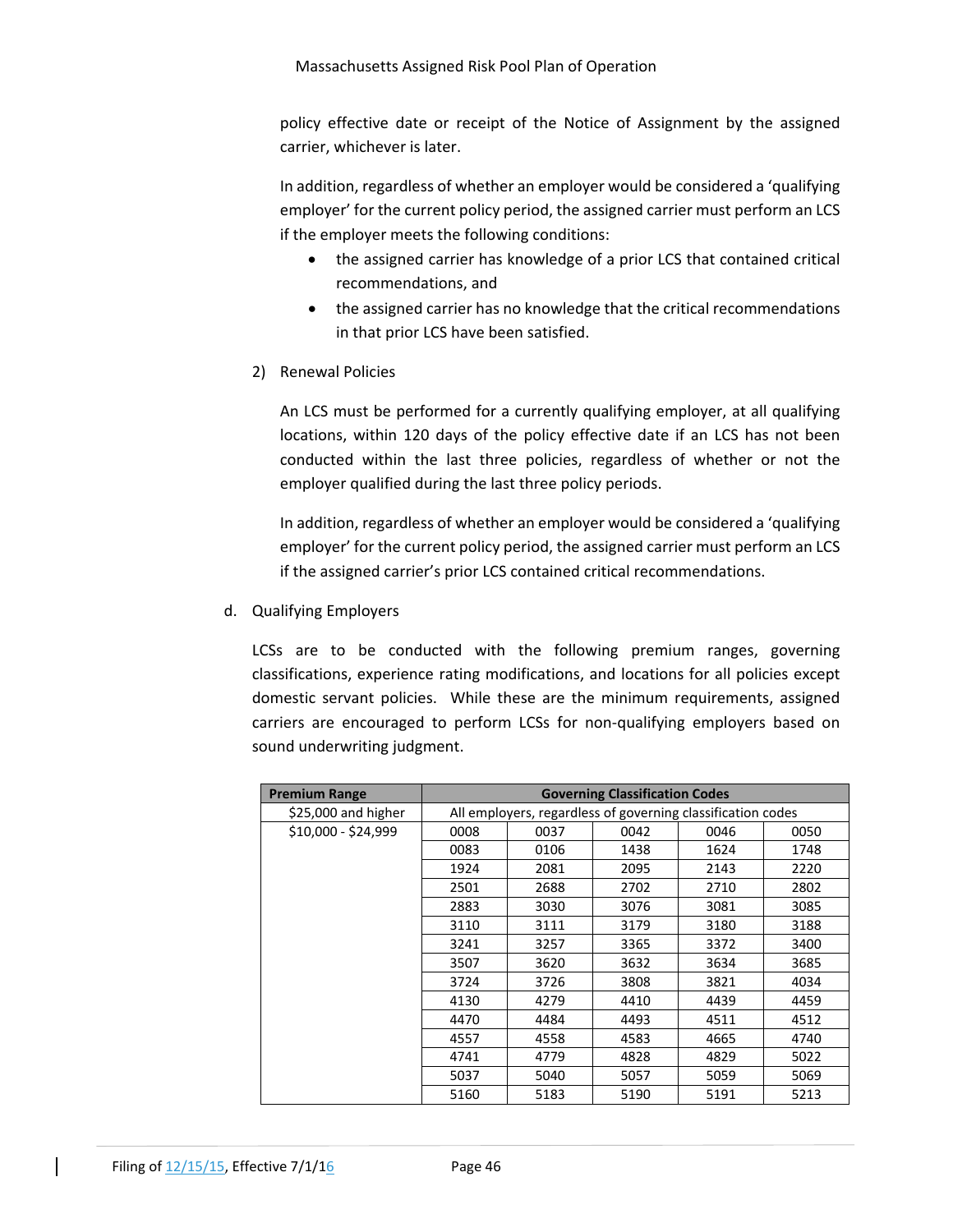|                        | 5221                                                           | 5222 | 5223 | 5348 | 5403 |  |
|------------------------|----------------------------------------------------------------|------|------|------|------|--|
|                        | 5462                                                           | 5472 | 5473 | 5474 | 5479 |  |
|                        | 5538                                                           | 5545 | 5547 | 5606 | 5610 |  |
|                        | 5645                                                           | 5651 | 5701 | 5703 | 5705 |  |
|                        | 6003                                                           | 6005 | 6204 | 6217 | 6229 |  |
|                        | 6251                                                           | 6252 | 6319 | 6504 | 6824 |  |
|                        | 6826                                                           | 6834 | 6836 | 6854 | 6872 |  |
|                        | 6874                                                           | 6882 | 6884 | 7309 | 7350 |  |
|                        | 7360                                                           | 7370 | 7403 | 7422 | 7502 |  |
|                        | 7539                                                           | 7580 | 7590 | 7610 | 7704 |  |
|                        | 8017                                                           | 8018 | 8021 | 8031 | 8106 |  |
|                        | 8111                                                           | 8203 | 8204 | 8215 | 8227 |  |
|                        | 8263                                                           | 8265 | 8279 | 8293 | 8500 |  |
|                        | 8829                                                           | 8831 | 8833 | 8835 | 9014 |  |
|                        | 9015                                                           | 9016 | 9019 | 9040 | 9063 |  |
|                        | 9154                                                           | 9156 | 9178 | 9179 | 9180 |  |
|                        | 9182                                                           | 9186 | 9403 | 9410 | 9501 |  |
|                        | 9505                                                           | 9533 | 9534 | 9545 | 9549 |  |
|                        | 9552                                                           | 9553 |      |      |      |  |
|                        | <b>Experience Rating</b>                                       |      |      |      |      |  |
| 1.40<br>and<br>higher, | All employers, regardless of governing classification code and |      |      |      |      |  |
| with<br>an estimated   | status of experience rating.                                   |      |      |      |      |  |
| annual premium of      |                                                                |      |      |      |      |  |
| \$10,000 and higher    |                                                                |      |      |      |      |  |

## e. Qualifying Locations

For all qualifying employers with a single location, the assigned carrier must conduct the LCS at the single location.

For all qualifying employers with multiple locations, the assigned carrier must conduct the LCS at each location that has an annual premium of \$10,000 or higher for the qualifying class codes. If no single location has an annual premium of \$10,000 or higher for the qualifying class codes, then an LCS should be conducted at the principal location of the insured as determined by the assigned carrier.

## 4. RECOMMENDATIONS

Recommendations are the result of a Loss Control Survey and include written guidance for the policyholder which addresses actual or potential exposures and, where applicable, make suggestions for program activities or management principles. There are two types of recommendations:

a. Critical Recommendations

Critical recommendations address exposures of imminent danger or serious loss potential or continuing losses, which indicate uncontrolled exposures expected for the type of operation as indicated in Best's Loss Control Manual or similar materials.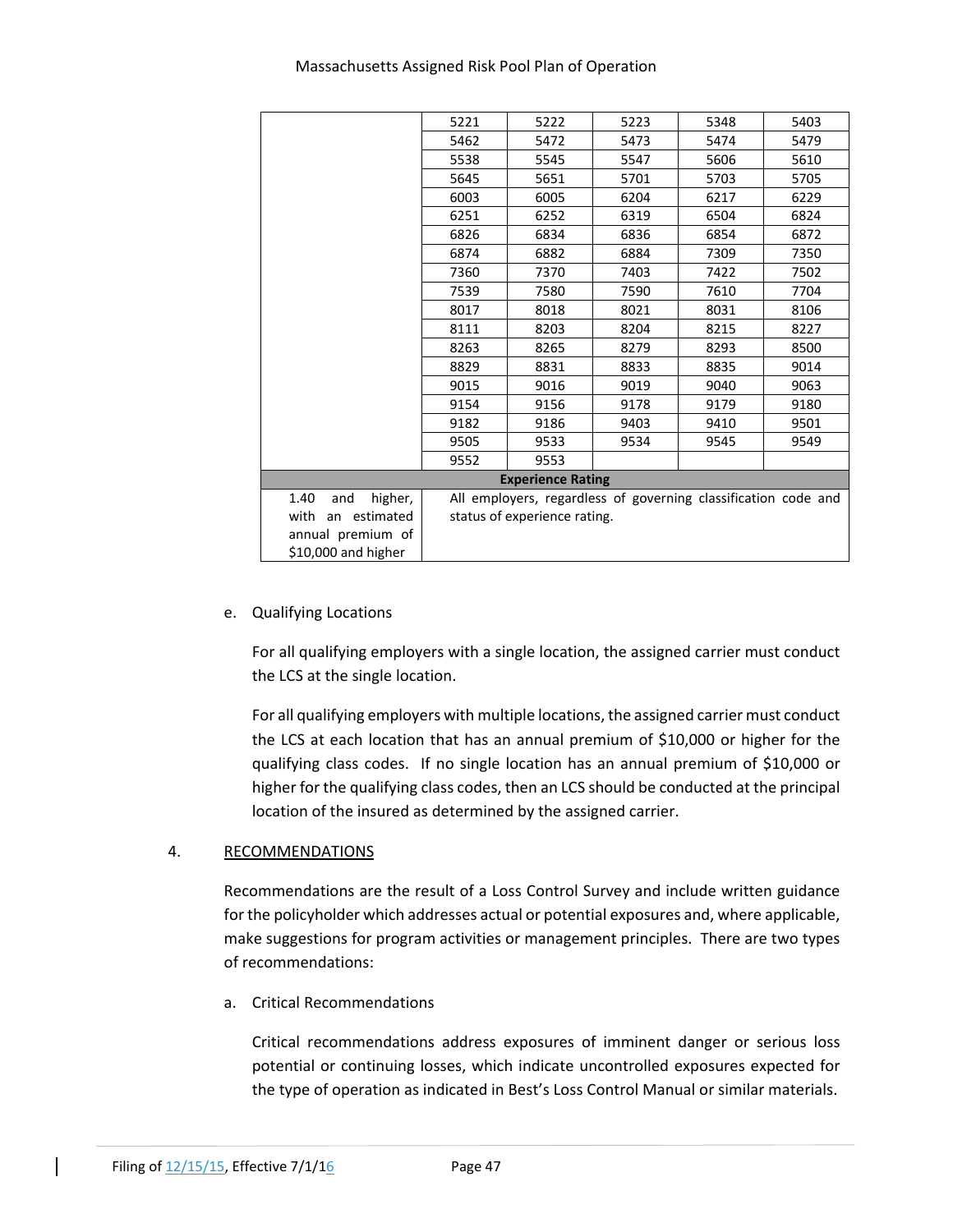The assigned carrier must notify both the employer and the producer of critical recommendations in writing within 14 days of the completion of the LCS. The notification must advise that failure to comply with these recommendations may result in cancellation of coverage, as provided in the Massachusetts Assigned Risk Pool Eligibility Endorsement

Within 60 days from the date the notification is sent, the assigned carrier must contact the employer to ensure compliance with the recommendations. The employer can demonstrate compliance with critical recommendations with written notification, signed by an officer or owner of the insured employer.

If the insured has not demonstrated that it has, within 90 days, substantially complied or intends to so comply within a reasonable time, with the carrier's reasonable, critical recommendations, then the assigned carrier may initiate cancellation proceedings in accordance with Standard A4. The reason for the cancellation must be reported as 'fraud / material misrepresentation', WCIO Cancellation Reason Code 21.

Assigned carriers must report non‐compliance and subsequent compliance to the WCRIBMA in accordance with Standard E.

b. Advisory Recommendations

Advisory recommendations address minor exposures that exist but do not present an imminent danger or serious loss potential.

Advisory recommendations must be provided to the employer and the producer in writing within 30 days of the completion of the LCS.

Additional loss control services may be provided where, at the assigned carrier's discretion, they determine the services will be effective in reducing losses.

# **D. CUSTOMER SERVICE**

The assigned carrier shall establish written customer service sStandards that include, but are not limited to:

- 1. Responding to written policyholder, producer or injured employee initial inquiries and complaints regarding a particular matter within 10 business days. If telephone inquiries are received, the assigned carrier should require that a written request be submitted.
- 2. Resolving issues other than audit disputes within 30 days of the date of receipt of written correspondence,
- 3. If requested, making loss records available within 30 days,
- 4. Creating written internal procedures and management accountabilities for monitoring compliance with these Performance Standards.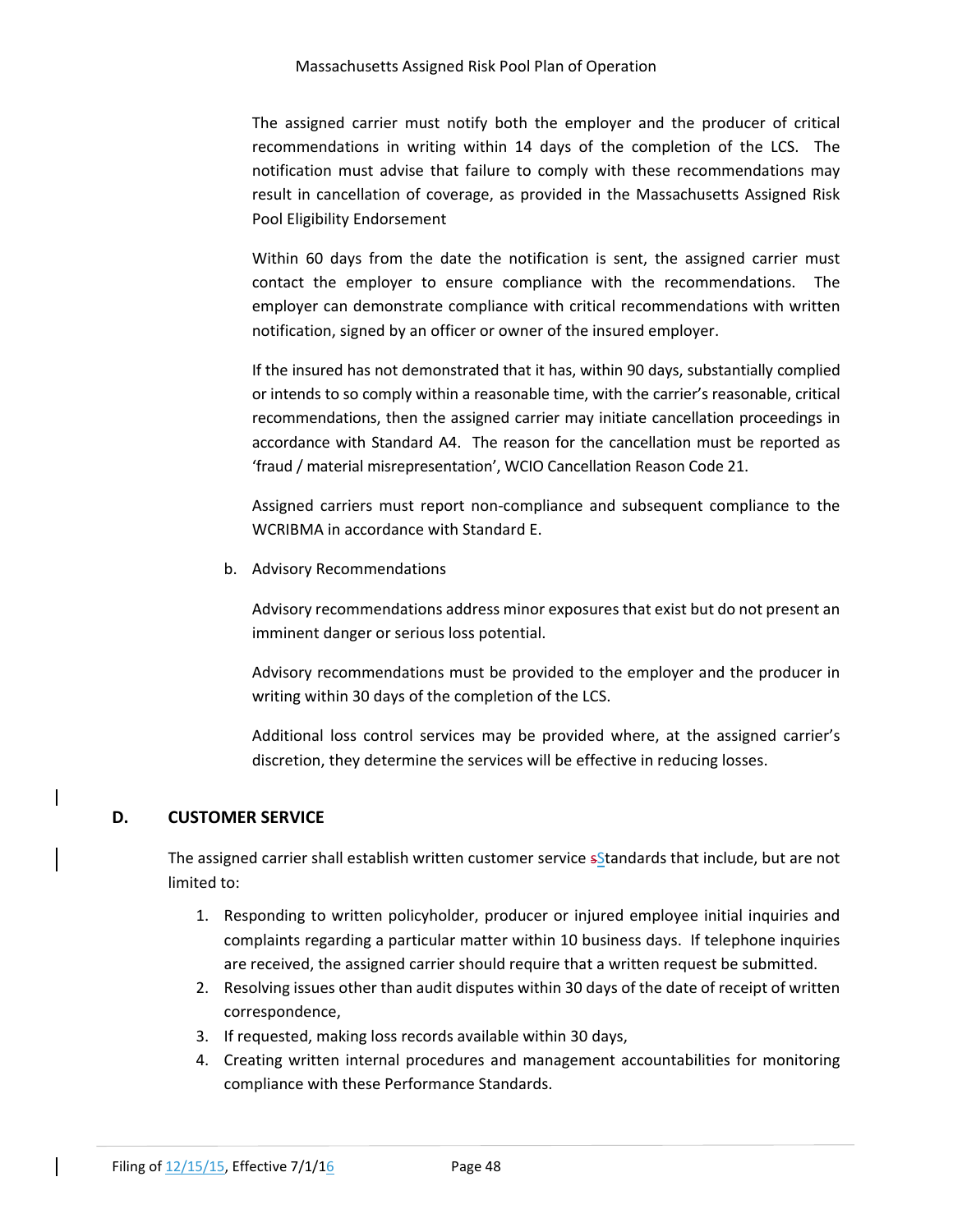If the insured makes a request for a review of the method by which their classifications, rates, premiums or audit results were determined, as permitted by the MA Notice to Policyholder Endorsement, the assigned carrier must convey the results of that review within 30 days. If the policyholder is not satisfied with the results of the review, the assigned carrier shall notify the policyholder that pursuant to the MA Notice to Policyholder Endorsement, the insured may submit a written request for review to the WCRIBMA.

## **E. POLICY, UNIT STATISTICAL AND DATA REPORTING**

## 1. Policy Data

All assigned carriers are responsible for timely reporting data to WCRIBMA in accordance with the Massachusetts Workers' Compensation Statistical Plan and the WCIO Workers' Compensation Data Specifications Manual. The following must be reported:

- Policies
- Endorsements
- Cancellations, Reinstatements, Non-renewals
- Noncompliance and Compliance Transactions
- Unit Statistical Reports
- Annual Financial Aggregate Data (as required in Part II of the MA Statistical Plan)
- 2. Noncompliance and Subsequent Compliance Transactions

Assigned carriers must report noncompliance and subsequent compliance to the WCRIBMA. The purpose of this requirement is:

- Noncompliance Reporting  $-$  to identify risks that are ineligible for participation through the assigned risk pool and exclude them from assigned risk coverage until such time as the eligibility issue has been resolved
- Compliance Reporting to reestablish the eligibility for assigned risk coverage for a risk that was previously reported as noncompliant

The noncompliance and subsequent compliance transactions must either be reported electronically as a WCIO Record Type Z1, Transaction Code 17 or through the Member's Area of the WCRIBMA's website.

Noncompliance transactions must be reported to the WCRIBMA within five (5) business days of the determination of ineligibility. In situations that assigned carrier is currently providing coverage for the employer, the noncompliance transaction should be reported along with the cancellation transaction.

Compliance transactions must be reported to the WCRIBMA within five (5) business days of the event correcting the previously reported noncompliance issue.

3. Quarterly Actuarial and Financial Reporting to NCCI